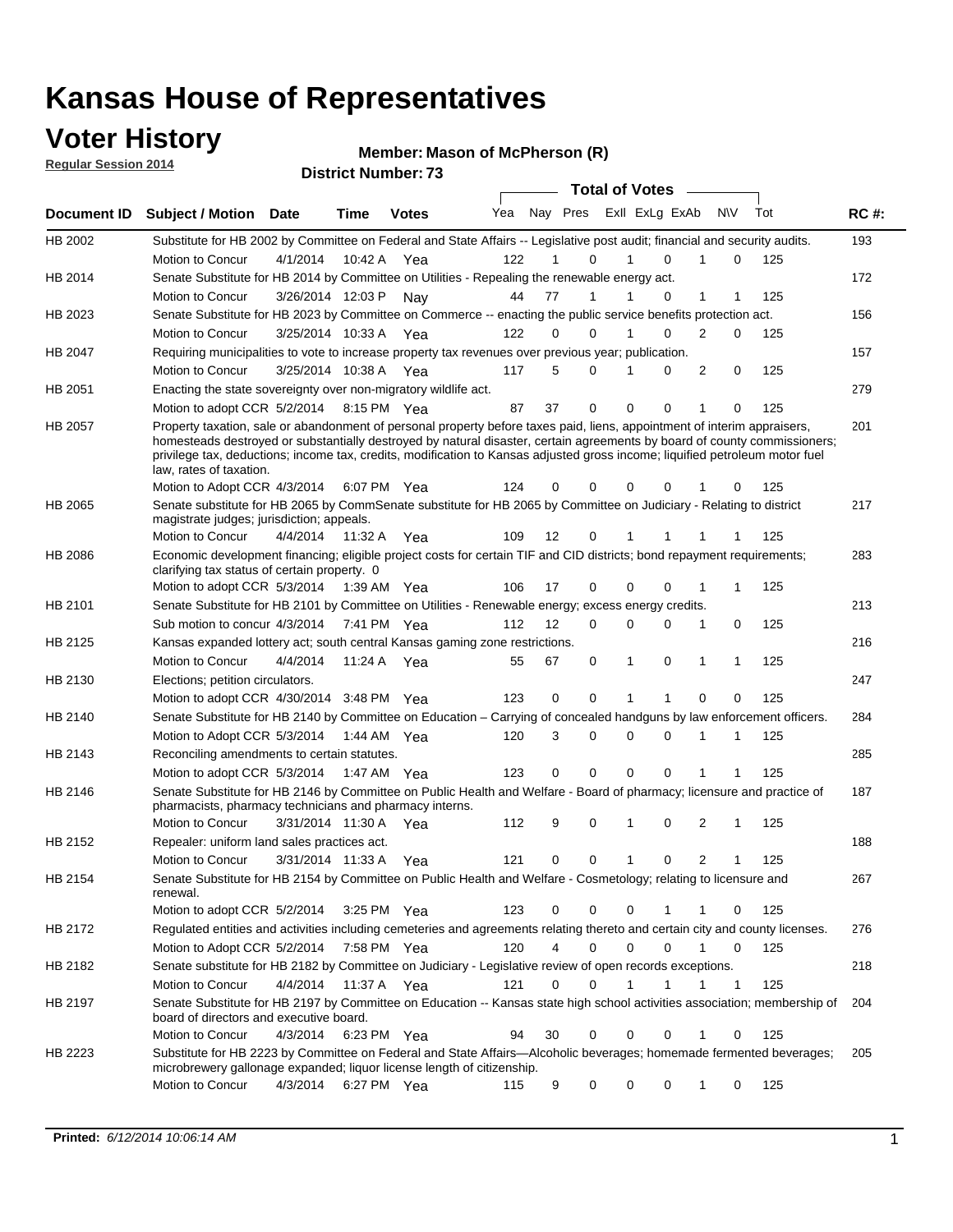#### **Voter History Regular Session 2014**

| noguidi ocoololi 4014 |                                                                                                                                                                                                                                                                                                                                                                                                                                                                                                                                                                                                                                                                                                                                        |                       |         | <b>District Number: 73</b> |     |          |             |                       |                |                |              |     |             |
|-----------------------|----------------------------------------------------------------------------------------------------------------------------------------------------------------------------------------------------------------------------------------------------------------------------------------------------------------------------------------------------------------------------------------------------------------------------------------------------------------------------------------------------------------------------------------------------------------------------------------------------------------------------------------------------------------------------------------------------------------------------------------|-----------------------|---------|----------------------------|-----|----------|-------------|-----------------------|----------------|----------------|--------------|-----|-------------|
|                       |                                                                                                                                                                                                                                                                                                                                                                                                                                                                                                                                                                                                                                                                                                                                        |                       |         |                            |     |          |             | <b>Total of Votes</b> |                |                |              |     |             |
| Document ID           | <b>Subject / Motion Date</b>                                                                                                                                                                                                                                                                                                                                                                                                                                                                                                                                                                                                                                                                                                           |                       | Time    | <b>Votes</b>               | Yea | Nay Pres |             |                       | Exll ExLg ExAb | N\V            |              | Tot | <b>RC#:</b> |
| HB 2231               | Senate Substitute for Substitute for HB 2231 by Committee on Ways and Means - Appropriations for FY 2014, FY 2015, FY<br>2016, FY 2017 and FY 2018 for various state agencies; capital improvement projects; claims against the state.                                                                                                                                                                                                                                                                                                                                                                                                                                                                                                 |                       |         |                            |     |          |             |                       |                |                |              |     | 282         |
|                       | Motion to adopt CCR 5/2/2014 9:48 PM Yea                                                                                                                                                                                                                                                                                                                                                                                                                                                                                                                                                                                                                                                                                               |                       |         |                            | 70  | 54       | 0           | $\Omega$              | 0              |                | 0            | 125 |             |
| HB 2246               | Substitute for HB 2246 by Committee on Commerce, Labor and Economic Development - Peer review for certain licensed<br>technical professions.                                                                                                                                                                                                                                                                                                                                                                                                                                                                                                                                                                                           |                       |         |                            |     |          |             |                       |                |                |              |     | 38          |
|                       | <b>EFA Sub Bill</b>                                                                                                                                                                                                                                                                                                                                                                                                                                                                                                                                                                                                                                                                                                                    | 2/21/2014 1:34 PM Yea |         |                            | 120 | 0        | 0           | 1                     | 0              | 2              |              | 124 |             |
| HB 2246               | Substitute for HB 2246 by Committee on Commerce, Labor and Economic Development - Peer review for certain licensed<br>technical professions.                                                                                                                                                                                                                                                                                                                                                                                                                                                                                                                                                                                           |                       |         |                            |     |          |             |                       |                |                |              |     | 260         |
|                       | Motion to Concur                                                                                                                                                                                                                                                                                                                                                                                                                                                                                                                                                                                                                                                                                                                       | 5/2/2014              | 11:40 A | Yea                        | 124 | 0        | $\Omega$    | $\Omega$              | -1             | $\Omega$       | 0            | 125 |             |
| HB 2272               | Kansas expanded lottery act; southeast Kansas gaming zone; privilege fee and investment threshold amount reduced.                                                                                                                                                                                                                                                                                                                                                                                                                                                                                                                                                                                                                      |                       |         |                            |     |          |             |                       |                |                |              |     | 200         |
|                       | Motion to Concur                                                                                                                                                                                                                                                                                                                                                                                                                                                                                                                                                                                                                                                                                                                       | 4/2/2014              |         | 4:18 PM Nay                | 84  | 36       | 0           | 0                     | $\Omega$       |                | 4            | 125 |             |
| HB 2296               | Campaign finance; permitted uses of campaign funds; increased exemption amount for certain candidates; contributor<br>information; lobbyist filings.                                                                                                                                                                                                                                                                                                                                                                                                                                                                                                                                                                                   |                       |         |                            |     |          |             |                       |                |                |              |     | 248         |
|                       | Motion to adopt CCR 4/30/2014 3:53 PM Yea                                                                                                                                                                                                                                                                                                                                                                                                                                                                                                                                                                                                                                                                                              |                       |         |                            | 119 | 4        | 0           |                       |                | 0              | 0            | 125 |             |
| HB 2296               | Campaign finance; permitted uses of campaign funds; increased exemption amount for certain candidates; contributor<br>information; lobbyist filings.                                                                                                                                                                                                                                                                                                                                                                                                                                                                                                                                                                                   |                       |         |                            |     |          |             |                       |                |                |              |     | 287         |
|                       | Motion to Override<br>Veto                                                                                                                                                                                                                                                                                                                                                                                                                                                                                                                                                                                                                                                                                                             | 5/30/2014 10:24 A     |         | Yea                        | 96  | 5        | 0           | 0                     | 0              | 0              | 24           | 125 |             |
| <b>HB 2298</b>        | Senate Sub for HB 2298 by Committee on Judiciary - Uniform controlled substances act. Senate Sub for HB 2298 by<br>Committee on Judiciary - Uniform controlled substances act.                                                                                                                                                                                                                                                                                                                                                                                                                                                                                                                                                         |                       |         |                            |     |          |             |                       |                |                |              |     | 209         |
|                       | Motion to Concur                                                                                                                                                                                                                                                                                                                                                                                                                                                                                                                                                                                                                                                                                                                       | 4/3/2014              |         | 6:40 PM Yea                | 123 | 1        | 0           | 0                     | $\mathbf 0$    | 1              | 0            | 125 |             |
| HB 2312               | Local governments; investment of idle funds; changes.                                                                                                                                                                                                                                                                                                                                                                                                                                                                                                                                                                                                                                                                                  |                       |         |                            |     |          |             |                       |                |                |              |     | 253         |
|                       | Motion to Concur                                                                                                                                                                                                                                                                                                                                                                                                                                                                                                                                                                                                                                                                                                                       | 5/1/2014              |         | 4:31 PM Yea                | 123 | 2        | 0           | $\mathbf 0$           | 0              | 0              | 0            | 125 |             |
|                       | judiciary operations; increasing various docket fees and creating new docket fees; annually, allowing the allocation of a budget<br>for each judicial district court operations, chief judge would have the authority to expend funds as necessary to carry out the<br>functions of such district if such chief judge elected to do so, including establishing what court personnel are necessary and<br>their compensation; district court judges in judicial district elect chief judge and court of appeals judges elect chief judge of the<br>court of appeals; district judge and district magistrate judge vacancies; statutory authority for longevity bonus for judicial<br>branch employees repealed; nonseverability clause. |                       |         |                            |     |          |             |                       |                |                |              |     |             |
|                       | Motion to Adopt CCR 4/4/2014 7:17 PM Yea                                                                                                                                                                                                                                                                                                                                                                                                                                                                                                                                                                                                                                                                                               |                       |         |                            | 66  | 57       | 0           | 0                     | 0              | 2              | 0            | 125 |             |
| HB 2378               | Senate Substitute for HB 2378 by Committee on Assessment and Taxation - Providing sales tax exemption for sales of certain 189<br>machinery and equipment used for surface mining activities.                                                                                                                                                                                                                                                                                                                                                                                                                                                                                                                                          |                       |         |                            |     |          |             |                       |                |                |              |     |             |
|                       | Motion to Concur                                                                                                                                                                                                                                                                                                                                                                                                                                                                                                                                                                                                                                                                                                                       | 3/31/2014 11:35 A     |         | Yea                        | 117 | 4        | 0           |                       | $\Omega$       | 2              |              | 125 |             |
| HB 2389               | Senate Substitute for HB 2389 by Committee on Judiciary - Crimes and criminal procedure; mistreatment of a dependent adult 277<br>or an elder person; RICO; warrants; discharge of certain persons; appeals.                                                                                                                                                                                                                                                                                                                                                                                                                                                                                                                           |                       |         |                            |     |          |             |                       |                |                |              |     |             |
|                       | Motion to Adopt CCR 5/2/2014                                                                                                                                                                                                                                                                                                                                                                                                                                                                                                                                                                                                                                                                                                           |                       |         | 8:05 PM Yea                | 123 | 1        | 0           | 0                     | $\Omega$       | 1              | 0            | 125 |             |
| HB 2398               | Relating to the Kansas revised limited liability company act.                                                                                                                                                                                                                                                                                                                                                                                                                                                                                                                                                                                                                                                                          |                       |         |                            |     |          |             |                       |                |                |              |     | 28          |
|                       | <b>Final Action</b><br>Amended                                                                                                                                                                                                                                                                                                                                                                                                                                                                                                                                                                                                                                                                                                         | 2/21/2014 11:13 A Yea |         |                            | 120 | 1        | 0           | $\mathbf{1}$          | 0              | 2              | 0            | 124 |             |
| HB 2402               | National day of the cowboy.                                                                                                                                                                                                                                                                                                                                                                                                                                                                                                                                                                                                                                                                                                            |                       |         |                            |     |          |             |                       |                |                |              |     | 163         |
|                       | <b>Final Action</b>                                                                                                                                                                                                                                                                                                                                                                                                                                                                                                                                                                                                                                                                                                                    | 3/26/2014 10:55 A     |         | Yea                        | 116 | 7        | 0           | $\mathbf{1}$          | 0              | $\mathbf 1$    | 0            | 125 |             |
| HB 2417               | Expansion of rural opportunity zones.                                                                                                                                                                                                                                                                                                                                                                                                                                                                                                                                                                                                                                                                                                  |                       |         |                            |     |          |             |                       |                |                |              |     | 61          |
|                       | <b>Final Action</b><br>Amended                                                                                                                                                                                                                                                                                                                                                                                                                                                                                                                                                                                                                                                                                                         | 2/27/2014 10:16 A     |         | Yea                        | 104 | 19       | 0           | 0                     | 0              | $\mathbf{1}$   | 0            | 124 |             |
| HB 2418               | Kansas department for aging and disability services; adult care homes                                                                                                                                                                                                                                                                                                                                                                                                                                                                                                                                                                                                                                                                  |                       |         |                            |     |          |             |                       |                |                |              |     | 221         |
|                       | Motion to Concur                                                                                                                                                                                                                                                                                                                                                                                                                                                                                                                                                                                                                                                                                                                       | 4/4/2014              |         | 11:49 A Yea                | 122 | 0        | 0           | $\mathbf{1}$          | $\mathbf 1$    | 1              | 0            | 125 |             |
| HB 2419               | City annexation; fire district territory; detachment.                                                                                                                                                                                                                                                                                                                                                                                                                                                                                                                                                                                                                                                                                  |                       |         |                            |     |          |             |                       |                |                |              |     | 120         |
|                       | <b>Final Action</b>                                                                                                                                                                                                                                                                                                                                                                                                                                                                                                                                                                                                                                                                                                                    | 3/17/2014 11:19 A Yea |         |                            | 122 | 0        | 0           | 0                     | 0              | $\overline{2}$ | $\mathbf{1}$ | 125 |             |
| HB 2419               | City annexation; fire district territory; detachment.                                                                                                                                                                                                                                                                                                                                                                                                                                                                                                                                                                                                                                                                                  |                       |         |                            |     |          |             |                       |                |                |              |     | 196         |
|                       | Motion to Concur                                                                                                                                                                                                                                                                                                                                                                                                                                                                                                                                                                                                                                                                                                                       | 4/2/2014              |         | 10:32 A Yea                | 122 | 0        | $\mathbf 0$ | 0                     | 0              | $\overline{2}$ | $\mathbf{1}$ | 125 |             |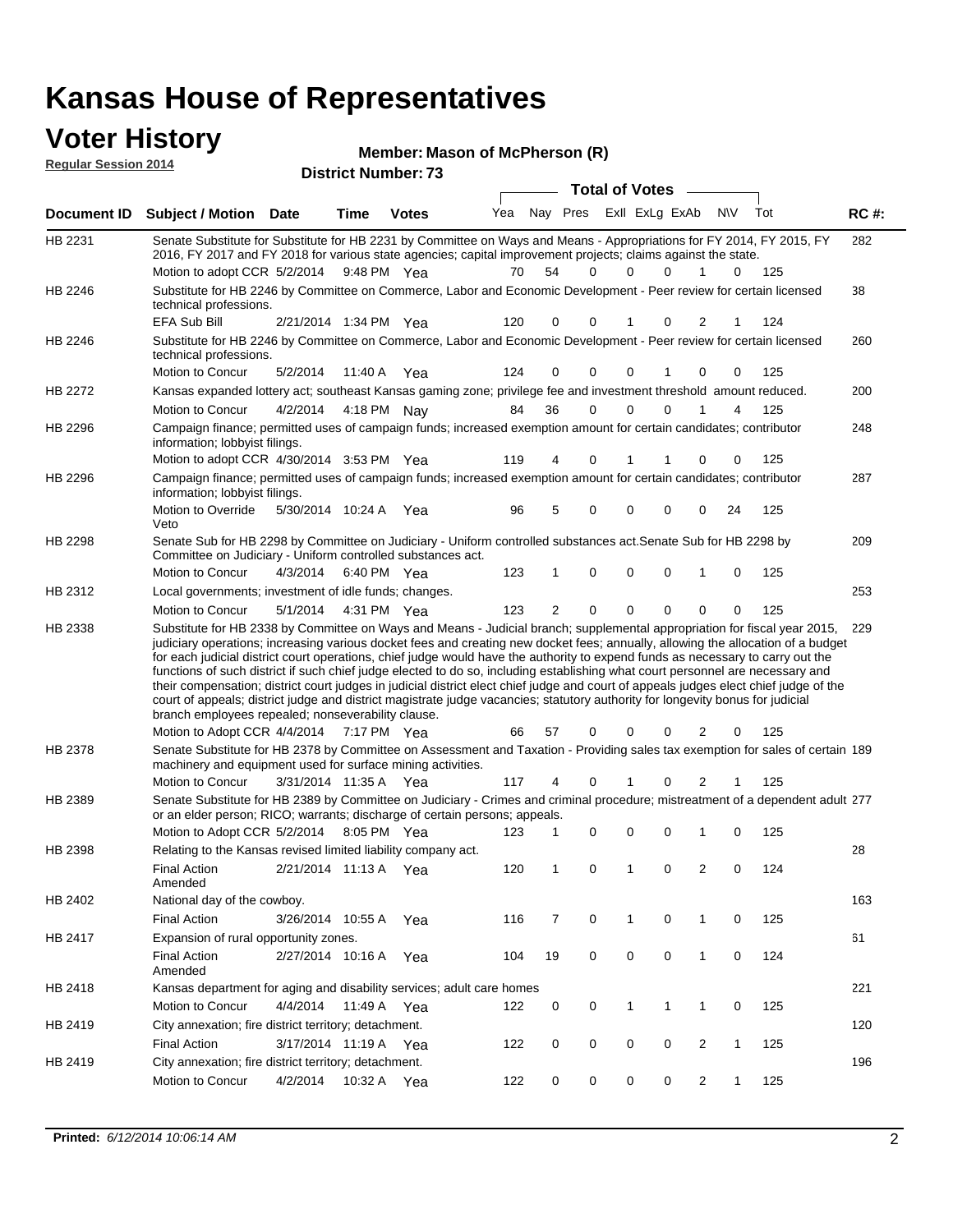### **Voter History**

**Regular Session 2014**

#### **Member: Mason of McPherson (R)**

|                    |                                                                                                                                                                                                                                                                                                                                                      |                       |             |              |     |                |             | <b>Total of Votes</b> |                               |             |     |             |
|--------------------|------------------------------------------------------------------------------------------------------------------------------------------------------------------------------------------------------------------------------------------------------------------------------------------------------------------------------------------------------|-----------------------|-------------|--------------|-----|----------------|-------------|-----------------------|-------------------------------|-------------|-----|-------------|
| <b>Document ID</b> | <b>Subject / Motion Date</b>                                                                                                                                                                                                                                                                                                                         |                       | Time        | <b>Votes</b> | Yea | Nay Pres       |             |                       | Exll ExLg ExAb                | <b>NV</b>   | Tot | <b>RC#:</b> |
| <b>HB 2420</b>     | School crossing guards.                                                                                                                                                                                                                                                                                                                              |                       |             |              |     |                |             |                       |                               |             |     | 197         |
|                    | Motion to Concur                                                                                                                                                                                                                                                                                                                                     | 4/2/2014              | 10:34 A     | Yea          | 123 | 0              | 0           | 0                     | $\mathbf 0$<br>2              | 0           | 125 |             |
| HB 2424            | Robert G. (Bob) Bethell interchange.                                                                                                                                                                                                                                                                                                                 |                       |             |              |     |                |             |                       |                               |             |     | 85          |
|                    | EFA Sub Bill                                                                                                                                                                                                                                                                                                                                         | 2/27/2014 4:03 PM Yea |             |              | 119 | 4              | 0           | 0                     | $\mathbf 0$                   | 0           | 124 |             |
| HB 2424            | Substitute for HB 2424 by Committee on Transportation - Designating the Robert G. (Bob) Bethell interchange; the SGT David 190<br>Enzbrenner memorial highway; t the Pack S Clair highway; the ancient Indian traders trail; the Harper county veterans<br>memorial highway; the Bonnie Huy memorial highway; the Bonnie Sharp memorial interchange. |                       |             |              |     |                | 0           |                       |                               | 2           |     |             |
|                    | Motion to Concur                                                                                                                                                                                                                                                                                                                                     | 3/31/2014 11:37 A Yea |             |              | 117 | 3              |             |                       | 2<br>0                        |             | 125 |             |
| HB 2430            | Promoting employment across Kansas act; benefits.                                                                                                                                                                                                                                                                                                    |                       |             |              |     |                |             |                       |                               |             |     | 90          |
|                    | <b>EFA Sub Bill</b>                                                                                                                                                                                                                                                                                                                                  | 2/27/2014 4:08 PM Yea |             |              | 110 | 13             | 0           | $\mathbf 0$           | $\mathbf 0$<br>1              | 0           | 124 |             |
| HB 2430            | Substitute for HB 2430 by Committee on Commerce, Labor and Economic Development - Promoting employment across<br>Kansas act; benefits.                                                                                                                                                                                                               |                       |             |              |     |                |             |                       |                               |             |     | 278         |
|                    | Motion to adopt CCR 5/2/2014 8:09 PM Yea                                                                                                                                                                                                                                                                                                             |                       |             |              | 114 | 10             | 0           | 0                     | 0<br>1                        | 0           | 125 |             |
| HB 2433            | Relating to the Kansas uniform securities act.                                                                                                                                                                                                                                                                                                       |                       |             |              |     |                |             |                       |                               |             |     | 62          |
|                    | <b>Final Action</b><br>Amended                                                                                                                                                                                                                                                                                                                       | 2/27/2014 10:17 A     |             | Yea          | 123 | $\mathbf 0$    | $\mathbf 0$ | $\mathbf 0$           | $\mathbf 0$<br>1              | $\mathbf 0$ | 124 |             |
| HB 2433            | Relating to the Kansas uniform securities act.                                                                                                                                                                                                                                                                                                       |                       |             |              |     |                |             |                       |                               |             |     | 243         |
|                    | Motion to adopt CCR 4/30/2014 3:27 PM Yea                                                                                                                                                                                                                                                                                                            |                       |             |              | 123 | $\Omega$       | 0           |                       | 0                             | $\Omega$    | 125 |             |
| HB 2436            | Substitute for HB 2436 by Committee on Vision 2020 - Boards of cosmetology and barbering; agreements on inspectors of<br>dual-licensed facilities.                                                                                                                                                                                                   |                       |             |              |     |                |             |                       |                               |             |     | 19          |
|                    | Final Action Sub Bill 2/19/2014 11:32 A Yea                                                                                                                                                                                                                                                                                                          |                       |             |              | 122 | $\Omega$       | 0           | 0                     | 0<br>2                        | 0           | 124 |             |
| HB 2436            | Substitute for HB 2436 by Committee on Vision 2020 - Boards of cosmetology and barbering; agreements on inspectors of<br>dual-licensed facilities.                                                                                                                                                                                                   |                       |             |              |     |                |             |                       |                               |             |     | 206         |
|                    | Motion to Concur                                                                                                                                                                                                                                                                                                                                     | 4/3/2014              | 6:30 PM Yea |              | 117 | 7              | 0           | 0                     | 0<br>1                        | 0           | 125 |             |
| HB 2440            | Emerging industry investment act; treatment of certain bioscience companies.                                                                                                                                                                                                                                                                         |                       |             |              |     |                |             |                       |                               |             |     | 39          |
|                    | <b>Emergency Final</b><br>Action                                                                                                                                                                                                                                                                                                                     | 2/21/2014 1:36 PM Yea |             |              | 116 | 4              | 0           | 1                     | $\mathbf 0$<br>2              | 1           | 124 |             |
| HB 2442            | Escalating penalties for repeat felony evade and elude cases.                                                                                                                                                                                                                                                                                        |                       |             |              |     |                |             |                       |                               |             |     | 107         |
|                    | EFA Sub Bill                                                                                                                                                                                                                                                                                                                                         | 2/27/2014 4:32 PM Yea |             |              | 111 | 12             | 0           | 0                     | 0<br>1                        | 0           | 124 |             |
| HB 2444            | Spendthrift trusts.                                                                                                                                                                                                                                                                                                                                  |                       |             |              |     |                |             |                       |                               |             |     | 36          |
|                    | <b>Emergency Final</b><br><b>Action Amend</b>                                                                                                                                                                                                                                                                                                        | 2/21/2014 1:32 PM Yea |             |              | 120 | 0              | 0           | 1                     | 2<br>$\mathbf 0$              | 1           | 124 |             |
| HB 2444            | Spendthrift trusts.                                                                                                                                                                                                                                                                                                                                  |                       |             |              |     |                |             |                       |                               |             |     | 198         |
|                    | Motion to Concur                                                                                                                                                                                                                                                                                                                                     | 4/2/2014              | 10:37 A     | Yea          | 123 | 0              | 0           | $\mathbf 0$           | 0<br>2                        | 0           | 125 |             |
| HB 2445            | Allowing for criminal discovery materials to be provided to defendant or defendant's counsel.                                                                                                                                                                                                                                                        |                       |             |              |     |                |             |                       |                               |             |     | 63          |
|                    | <b>Final Action</b><br>Amended                                                                                                                                                                                                                                                                                                                       | 2/27/2014 10:19 A Yea |             |              | 123 | 0              | 0           | 0                     | 0<br>1                        | 0           | 124 |             |
| HB 2446            | Senate Substitute for HB 2446 by Committee on Judiciary - Courts; allocating moneys from driver's license fees to judicial<br>branch nonjudicial salary adjustment fund; allowing chief justice to authorize expenditures from court trustee operations fund in<br>certain judicial districts; time limits for court decisions.                      |                       |             |              |     |                |             |                       |                               |             |     | 239         |
|                    | Motion to adopt CCR 4/30/2014 3:01 PM Yea                                                                                                                                                                                                                                                                                                            |                       |             |              | 121 | 2              | 0           | 1                     | 1<br>0                        | 0           | 125 |             |
| HB 2447            | Real property; trespass and liability.                                                                                                                                                                                                                                                                                                               |                       |             |              |     |                |             |                       |                               |             |     | 29          |
|                    | <b>Final Action</b><br>Amended                                                                                                                                                                                                                                                                                                                       | 2/21/2014 11:14 A Yea |             |              | 119 | $\overline{2}$ | 0           | $\mathbf{1}$          | $\mathsf 0$<br>$\overline{2}$ | 0           | 124 |             |
| HB 2447            | Real property; trespass and liability.                                                                                                                                                                                                                                                                                                               |                       |             |              |     |                |             |                       |                               |             |     | 202         |
|                    | Motion to Adopt CCR 4/3/2014 6:10 PM Yea                                                                                                                                                                                                                                                                                                             |                       |             |              | 122 | $\overline{2}$ | 0           | 0                     | 0<br>1                        | 0           | 125 |             |
| HB 2448            | Interference with judicial process.                                                                                                                                                                                                                                                                                                                  |                       |             |              |     |                |             |                       |                               |             |     | 30          |
|                    | <b>Final Action</b>                                                                                                                                                                                                                                                                                                                                  | 2/21/2014 11:16 A     |             | Yea          | 121 | 0              | 0           | 1                     | 0<br>2                        | 0           | 124 |             |
| HB 2448            | Senate Substitute for HB 2448 by Committee on Judiciary - Updating provisions relating to the Kansas bureau of<br>investigation's DNA database; amending the crime of interference with                                                                                                                                                              |                       |             |              |     |                |             |                       |                               |             |     | 240         |
|                    | Motion to adopt CCR 4/30/2014 3:10 PM Yea                                                                                                                                                                                                                                                                                                            |                       |             |              | 116 | 7              | 0           | 1                     | 0<br>1                        | 0           | 125 |             |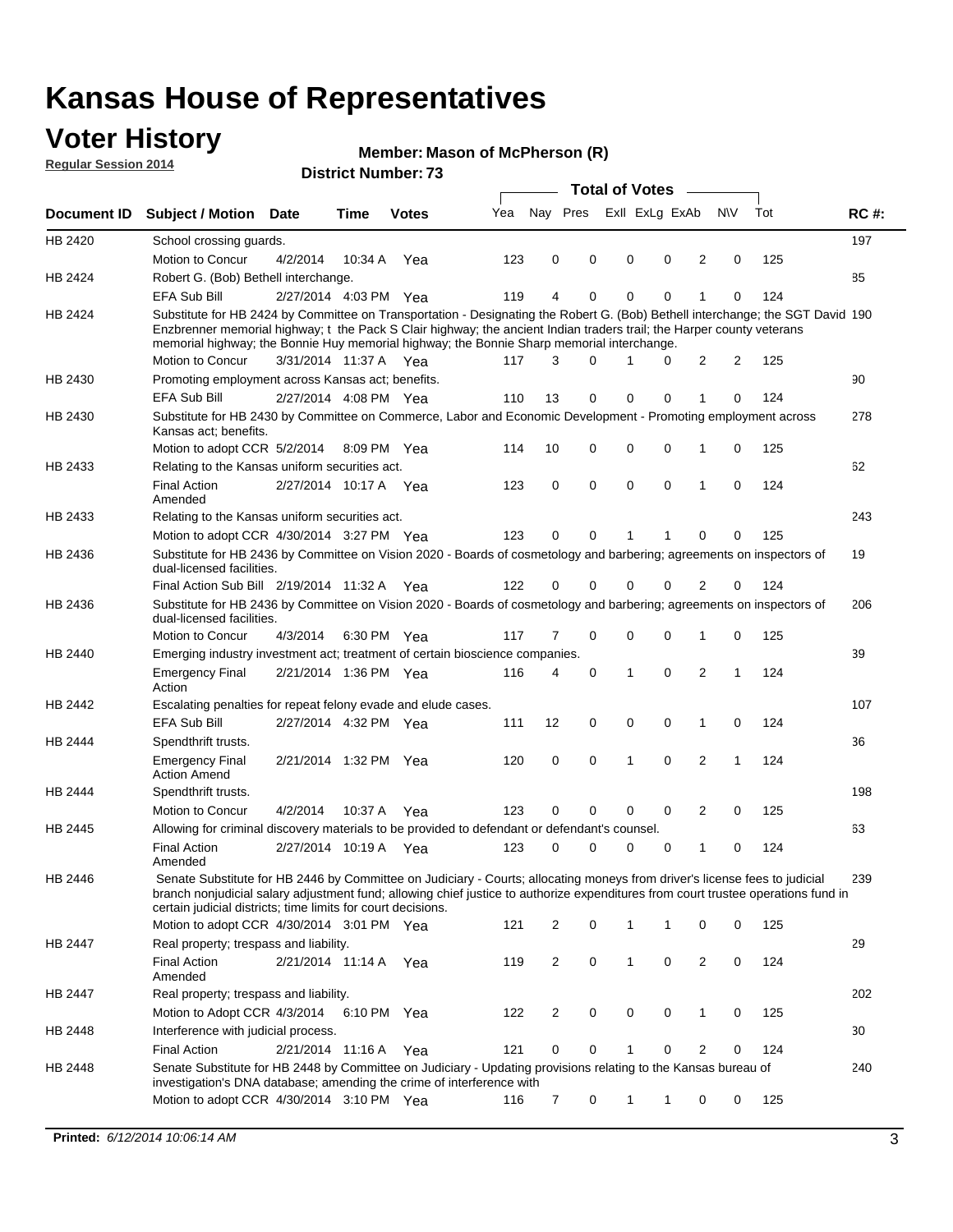### **Voter History**

**Regular Session 2014**

#### **Member: Mason of McPherson (R)**

|                | <b>Total of Votes</b>                                                                                                                                                           |                       |         |              |     |              |             |                |             |                |              |     |             |
|----------------|---------------------------------------------------------------------------------------------------------------------------------------------------------------------------------|-----------------------|---------|--------------|-----|--------------|-------------|----------------|-------------|----------------|--------------|-----|-------------|
| Document ID    | <b>Subject / Motion Date</b>                                                                                                                                                    |                       | Time    | <b>Votes</b> | Yea | Nay Pres     |             | Exll ExLg ExAb |             |                | <b>NV</b>    | Tot | <b>RC#:</b> |
| HB 2451        | Electric utilities; creating the electric highway fee.                                                                                                                          |                       |         |              |     |              |             |                |             |                |              |     | 96          |
|                | EFA Sub Bill                                                                                                                                                                    | 2/27/2014 4:18 PM Yea |         |              | 64  | 59           | 0           | $\mathbf 0$    | $\Omega$    |                | 0            | 124 |             |
| HB 2451        | Substitute for HB 2451 by Committee on Transportation - Increasing registration fees for electric vehicles.                                                                     |                       |         |              |     |              |             |                |             |                |              |     | 207         |
|                | Motion to Concur                                                                                                                                                                | 4/3/2014              |         | 6:34 PM Yea  | 94  | 30           | 0           | 0              | 0           |                | $\mathbf 0$  | 125 |             |
| HB 2452        | Substitute for HB 2452 by Committee on Transportation - Distinctive license plates; donate life, disabled veterans, rotary<br>international, Kansas horse council.              |                       |         |              |     |              |             |                |             |                |              |     | 41          |
|                | EFA Sub Bill                                                                                                                                                                    | 2/21/2014 1:39 PM Yea |         |              | 120 | 0            | 0           |                | 0           | 2              |              | 124 |             |
| HB 2452        | Substitute for HB 2452 by Committee on Transportation - Distinctive license plates; donate life, disabled veterans, rotary<br>international, Kansas horse council, motorcycles. |                       |         |              |     |              |             |                |             |                |              |     | 208         |
|                | Motion to Concur                                                                                                                                                                | 4/3/2014              |         | 6:37 PM Yea  | 123 |              | 0           | $\mathbf 0$    | $\mathbf 0$ | 1              | 0            | 125 |             |
| HB 2455        | Property tax exemption for certain utility systems located on military installation.                                                                                            |                       |         |              |     |              |             |                |             |                |              |     | 108         |
|                | Emergency Final<br><b>Action Amend</b>                                                                                                                                          | 3/6/2014              |         | 11:23 A Yea  | 119 | 1            | 0           | $\overline{2}$ | 1           | $\overline{2}$ | 0            | 125 |             |
| HB 2456        | Property taxation; defining commercial and industrial machinery and equipment; motor vehicles, members of military service<br>and active guard and reservists.                  |                       |         |              |     |              |             |                |             |                |              |     | 49          |
|                | Final Action<br>Amended                                                                                                                                                         | 2/26/2014 11:32 A     |         | Yea          | 100 | 23           | 0           | $\mathbf 0$    | $\mathbf 0$ | 1              | $\mathbf 0$  | 124 |             |
| HB 2463        | Creating civil liability for acts of terrorism; forfeiture of property related to violations of certain criminal acts.                                                          |                       |         |              |     |              |             |                |             |                |              |     | 50          |
|                | <b>Final Action</b><br>Amended                                                                                                                                                  | 2/26/2014 11:33 A     |         | Yea          | 123 | $\Omega$     | $\Omega$    | $\Omega$       | $\Omega$    | 1              | 0            | 124 |             |
| HB 2463        | Creating civil liability for acts of terrorism; forfeiture of property related to violations of certain criminal acts.                                                          |                       |         |              |     |              |             |                |             |                |              |     | 194         |
|                | Motion to Concur                                                                                                                                                                | 4/1/2014              | 10:46 A | Yea          | 123 | 0            | 0           | 1              | $\Omega$    | 1              | 0            | 125 |             |
| HB 2466        | Relating to administrative procedure; judicial review.                                                                                                                          |                       |         |              |     |              |             |                |             |                |              |     | 37          |
|                | <b>Emergency Final</b><br><b>Action Amend</b>                                                                                                                                   | 2/21/2014 1:33 PM Yea |         |              | 118 | 2            | $\mathbf 0$ | 1              | $\Omega$    | $\overline{2}$ | 1            | 124 |             |
| HB 2475        | Personal financial literacy program as a requirement for high school graduation.                                                                                                |                       |         |              |     |              |             |                |             |                |              |     | 126         |
|                | <b>Final Action</b><br>Amended                                                                                                                                                  | 3/19/2014 11:22 A     |         | Yea          | 110 | 12           | 0           | 0              | 1           | 2              | 0            | 125 |             |
| <b>HB 2478</b> | Venue for crimes committed with an electronic device.                                                                                                                           |                       |         |              |     |              |             |                |             |                |              |     | 51          |
|                | <b>Final Action</b>                                                                                                                                                             | 2/26/2014 11:34 A     |         | Yea          | 123 | 0            | 0           | $\Omega$       | $\Omega$    |                | 0            | 124 |             |
| HB 2479        | Removing 2015 sunset provision from law requiring ignition interlock device after first test failure or alcohol or drug-related<br>conviction.                                  |                       |         |              |     |              |             |                |             |                |              |     | 115         |
|                | <b>Final Action</b><br>Amended                                                                                                                                                  | 3/14/2014 11:14 A     |         | Yea          | 117 | 0            | 0           | $\overline{2}$ | 1           | 4              | 1            | 125 |             |
| HB 2479        | Removing 2015 sunset provision from law requiring ignition interlock device after first test failure or alcohol or drug-related<br>conviction.                                  |                       |         |              |     |              |             |                |             |                |              |     | 210         |
|                | Motion to Concur                                                                                                                                                                | 4/3/2014              |         | 6:47 PM Yea  | 122 | 2            | 0           | $\mathbf 0$    | $\mathbf 0$ | 1              | 0            | 125 |             |
| HB 2480        | Repealing the review of TeleKansas I.                                                                                                                                           |                       |         |              |     |              |             |                |             |                |              |     | 64          |
|                | Final Action<br>Amended                                                                                                                                                         | 2/27/2014 10:20 A Yea |         |              | 123 | 0            | 0           | 0              | 0           | 1              | 0            | 124 |             |
| HB 2480        | Repealing the review of TeleKansas I.                                                                                                                                           |                       |         |              |     |              |             |                |             |                |              |     | 250         |
|                | Motion to Concur                                                                                                                                                                | 5/1/2014 1:54 PM Yea  |         |              | 123 | $\mathbf{1}$ | 0           | 0              | 0           | 0              | $\mathbf{1}$ | 125 |             |
| HB 2482        | Authority of state corporation commission to intervene in court proceedings.                                                                                                    |                       |         |              |     |              |             |                |             |                |              |     | 65          |
|                | Final Action<br>Amended                                                                                                                                                         | 2/27/2014 10:21 A Yea |         |              | 121 | 2            | 0           | 0              | 0           | 1              | 0            | 124 |             |
| HB 2482        | Senate Substitute for HB 2482 by Committee on Utilities - Creating the energy efficiency investment act.                                                                        |                       |         |              |     |              |             |                |             |                |              |     | 211         |
|                | Motion to Concur                                                                                                                                                                | 4/3/2014 7:02 PM Yea  |         |              | 99  | 25           | $\Omega$    | 0              | $\Omega$    | 1              | 0            | 125 |             |
| HB 2487        | Construction of electric transmission lines and certificates of public convenience and necessity.                                                                               |                       |         |              |     |              |             |                |             |                |              |     | 66          |
|                | Final Action<br>Amended                                                                                                                                                         | 2/27/2014 10:22 A Yea |         |              | 113 | 10           | 0           | 0              | 0           | 1              | 0            | 124 |             |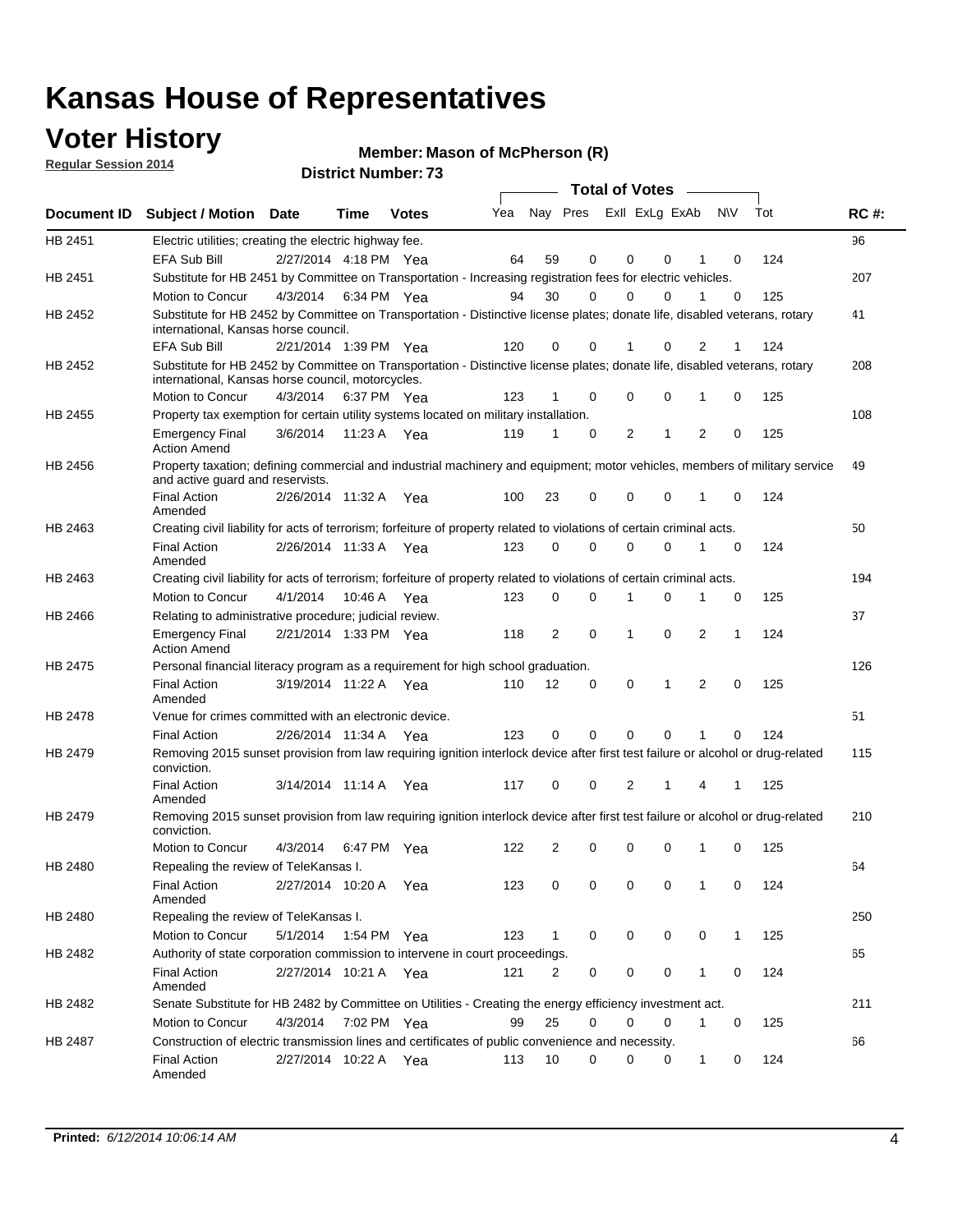### **Voter History**

**Regular Session 2014**

#### **Member: Mason of McPherson (R)**

|                |                                                                                                                                                                                                                                                        |                       |             | <b>טואוווער ואטוווערו.</b> |     |                |          | <b>Total of Votes</b> |             |              |             |     |             |
|----------------|--------------------------------------------------------------------------------------------------------------------------------------------------------------------------------------------------------------------------------------------------------|-----------------------|-------------|----------------------------|-----|----------------|----------|-----------------------|-------------|--------------|-------------|-----|-------------|
| Document ID    | <b>Subject / Motion Date</b>                                                                                                                                                                                                                           |                       | Time        | <b>Votes</b>               | Yea |                | Nay Pres | Exll ExLg ExAb        |             | <b>NV</b>    |             | Tot | <b>RC#:</b> |
| HB 2487        | Relating to the powers and duties of the state corporation commission; construction of electric transmission lines and<br>certificates of public convenience and necessity.                                                                            |                       |             |                            |     |                |          |                       |             |              |             |     | 254         |
|                | Sub motion to concur 5/1/2014                                                                                                                                                                                                                          |                       | 4:36 PM Yea |                            | 117 | 8              | 0        | $\mathbf 0$           | 0           | 0            | 0           | 125 |             |
| HB 2488        | Kansas electric transmission authority and the purpose and composition of the authority.                                                                                                                                                               |                       |             |                            |     |                |          |                       |             |              |             |     | 158         |
|                | Motion to Concur                                                                                                                                                                                                                                       | 3/25/2014 10:43 A     |             | Yea                        | 107 | 15             | 0        | 1                     | 0           | 2            | 0           | 125 |             |
| HB 2489        | Legislative review of exceptions to disclosure of public records.                                                                                                                                                                                      |                       |             |                            |     |                |          |                       |             |              |             |     | 67          |
|                | <b>Final Action</b><br>Amended                                                                                                                                                                                                                         | 2/27/2014 10:23 A Yea |             |                            | 122 | $\mathbf{1}$   | 0        | $\mathbf 0$           | $\mathbf 0$ | 1            | 0           | 124 |             |
| HB 2490        | Criminal procedure; conduct of jury after case is submitted.                                                                                                                                                                                           |                       |             |                            |     |                |          |                       |             |              |             |     | 31          |
|                | <b>Final Action</b><br>Amended                                                                                                                                                                                                                         | 2/21/2014 11:17 A Yea |             |                            | 121 | 0              | 0        | 1                     | 0           | 2            | 0           | 124 |             |
| HB 2490        | Capital murder; attempt; murder in the first degree; sentencing.                                                                                                                                                                                       |                       |             |                            |     |                |          |                       |             |              |             |     | 241         |
|                | Motion to adopt CCR 4/30/2014 3:16 PM Yea                                                                                                                                                                                                              |                       |             |                            | 123 | 0              | 0        | 1<br>$\mathbf{1}$     |             | 0            | 0           | 125 |             |
| HB 2491        | Kansas tort claims act; attorney may appear in small claims action.                                                                                                                                                                                    |                       |             |                            |     |                |          |                       |             |              |             |     | 20          |
|                | <b>Final Action</b><br>Amended                                                                                                                                                                                                                         | 2/19/2014 11:34 A Yea |             |                            | 120 | $\overline{2}$ | 0        | $\mathbf 0$           | $\mathbf 0$ | 2            | 0           | 124 |             |
| HB 2491        | Kansas tort claims act; attorney may appear in small claims action.                                                                                                                                                                                    |                       |             |                            |     |                |          |                       |             |              |             |     | 199         |
|                | Motion to Concur                                                                                                                                                                                                                                       | 4/2/2014              | 10:40 A     | Yea                        | 121 | $\overline{2}$ | 0        | 0                     | 0           | 2            | $\mathbf 0$ | 125 |             |
| HB 2493        | Relating to surety regulation, appearance bonds and unlawful sexual relations.                                                                                                                                                                         |                       |             |                            |     |                |          |                       |             |              |             |     | 23          |
|                | <b>Final Action</b><br>Amended                                                                                                                                                                                                                         | 2/20/2014 11:14 A     |             | Yea                        | 113 | 10             | 0        | $\mathbf 0$           | 0           | 0            | 1           | 124 |             |
| HB 2495        | Concerning sentencing dispositions, probation and postrelease supervision.                                                                                                                                                                             |                       |             |                            |     |                |          |                       |             |              |             |     | 24          |
|                | <b>Final Action</b><br>Amended                                                                                                                                                                                                                         | 2/20/2014 11:17 A Yea |             |                            | 122 | 1              | 0        | 0                     | 0           | $\mathbf 0$  | 1           | 124 |             |
| HB 2501        | Human trafficking and related crimes; penalties for buying sexual relations; records and reporting by courts; staff secure facility 25<br>requirements.                                                                                                |                       |             |                            |     |                |          |                       |             |              |             |     |             |
|                | <b>Final Action</b><br>Amended                                                                                                                                                                                                                         | 2/20/2014 11:18 A     |             | Yea                        | 123 | 0              | 0        | $\mathbf 0$           | 0           | 0            | 1           | 124 |             |
| HB 2502        | Allowing victim notification on status change of person confined.                                                                                                                                                                                      |                       |             |                            |     |                |          |                       |             |              |             |     | 26          |
|                | <b>Final Action</b>                                                                                                                                                                                                                                    | 2/20/2014 11:20 A Yea |             |                            | 123 | 0              | 0        | $\Omega$              | $\Omega$    | $\Omega$     |             | 124 |             |
| HB 2503        | Substitute for HB 2503 by Committee on Federal and State Affairs -- Carrying of concealed handguns by law enforcement<br>officers.                                                                                                                     |                       |             |                            |     |                |          |                       |             |              |             |     | 230         |
|                | Final Action Sub Bill 4/5/2014                                                                                                                                                                                                                         |                       | 10:22 A     | Yea                        | 119 | 1              | 0        | $\mathbf 0$           | 0           | 4            |             | 125 |             |
| <b>HB 2504</b> | Repealing outdated provisions relating to the purchase of certain real estate by the department of corrections.                                                                                                                                        |                       |             |                            |     |                |          |                       |             |              |             |     | 18          |
|                | <b>Final Action</b>                                                                                                                                                                                                                                    | 2/19/2014 11:31 A Yea |             |                            | 122 | $\Omega$       | 0        | 0                     | $\Omega$    | 2            | 0           | 124 |             |
| HB 2506        | Repealing K.S.A. 72-60b03, the effective date of the midwestern higher education compact act.                                                                                                                                                          |                       |             |                            |     |                |          |                       |             |              |             |     | 52          |
|                | <b>Final Action</b>                                                                                                                                                                                                                                    | 2/26/2014 11:35 A Yea |             |                            | 122 | $\mathbf{1}$   | 0        | 0                     | 0           | 1            | 0           | 124 |             |
| HB 2506        | Senate Substitute for HB 2506 by Committee on Ways and Means - Education; appropriations for FY 2014 and FY 2015 for<br>various state agencies; amendments concerning postsecondary education; amendments to provisions relating to school<br>finance. |                       |             |                            |     |                |          |                       |             |              |             |     | 238         |
|                | Motion to Adopt CCR 4/6/2014                                                                                                                                                                                                                           |                       | 9:45 PM Yea |                            | 63  | 57             | 0        | 0                     | 0           | 4            | 1           | 125 |             |
| HB 2509        | Emergency medical services amendments.                                                                                                                                                                                                                 |                       |             |                            |     |                |          |                       |             |              |             |     | 101         |
|                | <b>Emergency Final</b><br><b>Action Amend</b>                                                                                                                                                                                                          | 2/27/2014 4:24 PM Yea |             |                            | 123 | 0              | 0        | 0                     | 0           | $\mathbf{1}$ | 0           | 124 |             |
| HB 2510        | Pharmacists and pharmacies; pharmacy technicians; registration and grounds for denial of registration.                                                                                                                                                 |                       |             |                            |     |                |          |                       |             |              |             |     | 84          |
|                | <b>Emergency Final</b><br>Action                                                                                                                                                                                                                       | 2/27/2014 4:01 PM Yea |             |                            | 71  | 52             | 0        | $\mathbf 0$           | 0           | 1            | 0           | 124 |             |
| HB 2511        | Liability for property tax on personal property; sale or abandonment of personal property.                                                                                                                                                             |                       |             |                            |     |                |          |                       |             |              |             |     | 27          |
|                | <b>Final Action</b>                                                                                                                                                                                                                                    | 2/20/2014 11:21 A Yea |             |                            | 123 | 0              | 0        | 0                     | 0           | 1            | 0           | 124 |             |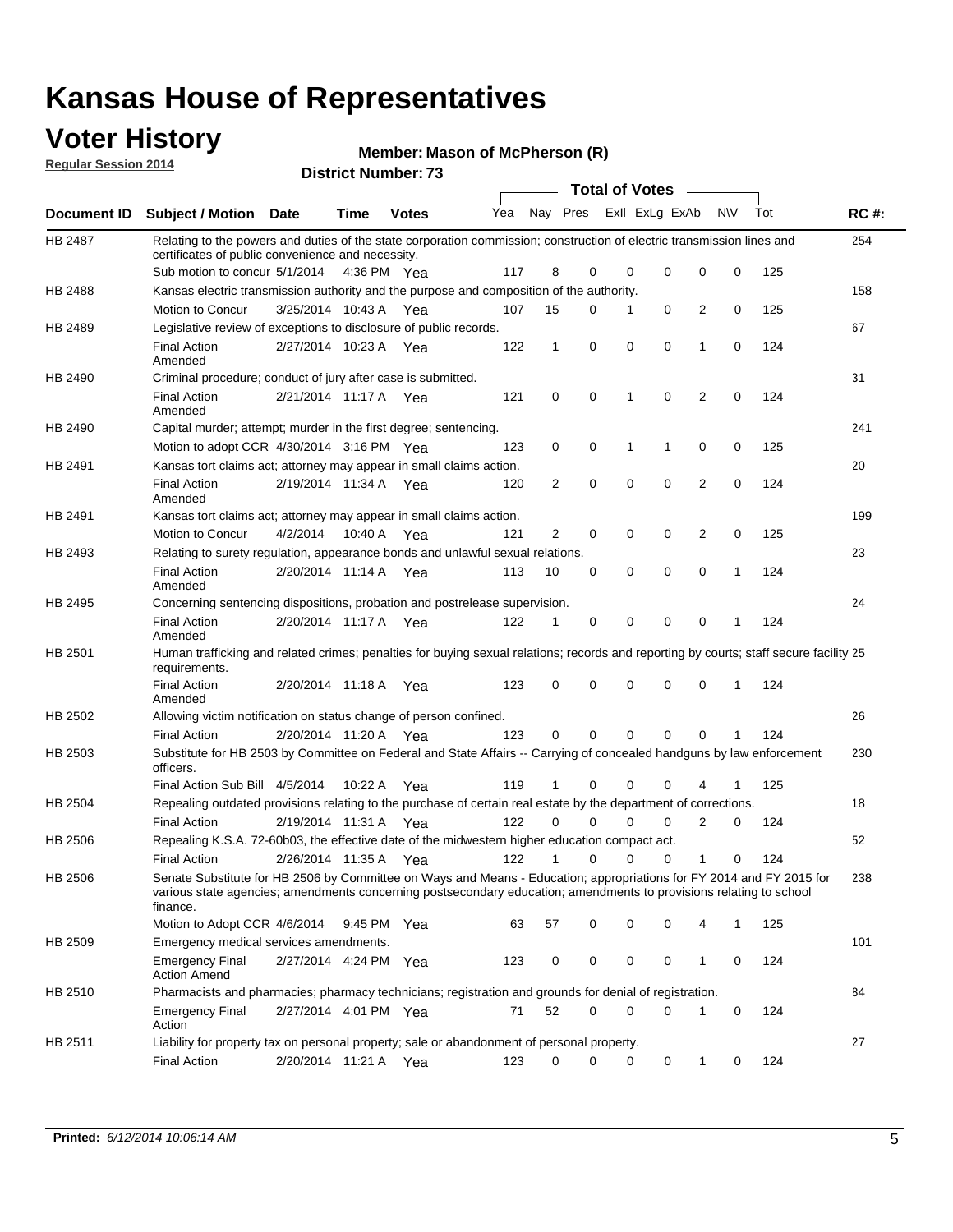### **Voter History**

**Regular Session 2014**

#### **Member: Mason of McPherson (R)**

|             |                                                                                                                                                                                                                                                                                                                                           |                       |               | <b>DISTING MAILINGLE</b> |     |    |   |              | <b>Total of Votes</b>   |                |              |     |             |
|-------------|-------------------------------------------------------------------------------------------------------------------------------------------------------------------------------------------------------------------------------------------------------------------------------------------------------------------------------------------|-----------------------|---------------|--------------------------|-----|----|---|--------------|-------------------------|----------------|--------------|-----|-------------|
| Document ID | <b>Subject / Motion Date</b>                                                                                                                                                                                                                                                                                                              |                       | Time          | <b>Votes</b>             | Yea |    |   |              | Nay Pres ExII ExLg ExAb |                | <b>NV</b>    | Tot | <b>RC#:</b> |
| HB 2515     | Insurance; confidentiality of work papers from analysis of analysis of financial regulation or market regulation of insurance<br>company or affiliates.                                                                                                                                                                                   |                       |               |                          |     |    |   |              |                         |                |              |     | 82          |
|             | <b>Emergency Final</b><br>Action                                                                                                                                                                                                                                                                                                          | 2/27/2014 3:58 PM Yea |               |                          | 123 | 0  | 0 | 0            | 0                       | 1              | 0            | 124 |             |
| HB 2515     | Updating statutory references and making corresponding changes due to Executive Reorganization Order No. 41.                                                                                                                                                                                                                              |                       |               |                          |     |    |   |              |                         |                |              |     | 269         |
|             | Motion to Adopt CCR 5/2/2014                                                                                                                                                                                                                                                                                                              |                       | 3:31 PM Yea   |                          | 118 | 4  | 0 | 0            | 1                       | 1              | 1            | 125 |             |
| HB 2516     | Amendments relating to health care provider liability insurance and to companies organized to provide such insurance.                                                                                                                                                                                                                     |                       |               |                          |     |    |   |              |                         |                |              |     | 191         |
|             | <b>Motion to Concur</b>                                                                                                                                                                                                                                                                                                                   | 3/31/2014 11:40 A     |               | Yea                      | 121 | 0  | 0 | 1            | 0                       | 2              | 1            | 125 |             |
| HB 2518     | Relating to ballot language statements.                                                                                                                                                                                                                                                                                                   |                       |               |                          |     |    |   |              |                         |                |              |     | 40          |
|             | <b>Emergency Final</b><br><b>Action Amend</b>                                                                                                                                                                                                                                                                                             | 2/21/2014 1:37 PM Yea |               |                          | 116 | 4  | 0 | 1            | $\mathbf 0$             | 2              | 1            | 124 |             |
| HB 2525     | Kansas money transmitter act concerning change of controlling interest and notification.                                                                                                                                                                                                                                                  |                       |               |                          |     |    |   |              |                         |                |              |     | 32          |
|             | <b>Final Action</b>                                                                                                                                                                                                                                                                                                                       | 2/21/2014 11:18 A Yea |               |                          | 105 | 16 | 0 | 1            | 0                       | $\overline{2}$ | 0            | 124 |             |
| HB 2525     | Kansas money transmitter act concerning change of controlling interest and notification.                                                                                                                                                                                                                                                  |                       |               |                          |     |    |   |              |                         |                |              |     | 252         |
|             | Motion to Concur                                                                                                                                                                                                                                                                                                                          | 5/1/2014              | 1:59 PM $Yea$ |                          | 112 | 13 | 0 | 0            | 0                       | 0              | 0            | 125 |             |
| HB 2533     | Changing interest credit amounts, member distributions upon termination or death and retirement annuities under the KPERS 42<br>Act of 2015.                                                                                                                                                                                              |                       |               |                          |     |    |   |              |                         |                |              |     |             |
|             | <b>Emergency Final</b><br><b>Action Amend</b>                                                                                                                                                                                                                                                                                             | 2/21/2014 1:40 PM Yea |               |                          | 94  | 26 | 0 | 1            | 0                       | 2              | 1            | 124 |             |
| HB 2537     | Eliminating font size and type requirement for disclosure statements contained in insurance contracts and explanatory<br>materials printed in any language other than English.                                                                                                                                                            |                       |               |                          |     |    |   |              |                         |                |              |     | 81          |
|             | <b>Emergency Final</b><br>Action                                                                                                                                                                                                                                                                                                          | 2/27/2014 3:56 PM Yea |               |                          | 119 | 4  | 0 | 0            | $\mathbf 0$             | 1              | 0            | 124 |             |
| HB 2537     | Insurance; eliminating font and type requirements for certain non-English insurance documents; confidentiality of certain<br>documents; continuation of health insurance for spouse and children of certain emergency personnel and employees of the<br>department of corrections; purchase of certain insurance by the state fair board. |                       |               |                          |     |    |   |              |                         |                |              |     | 249         |
|             | Motion to adopt CCR 4/30/2014 3:58 PM Yea                                                                                                                                                                                                                                                                                                 |                       |               |                          | 122 | 0  | 0 | 1            | 1                       | 0              | 1            | 125 |             |
| HB 2538     | Giving landowner right of first refusal for antlers of deer illegally shot on landowner's property.                                                                                                                                                                                                                                       |                       |               |                          |     |    |   |              |                         |                |              |     | 102         |
|             | <b>Emergency Final</b><br><b>Action Amend</b>                                                                                                                                                                                                                                                                                             | 2/27/2014 4:26 PM Yea |               |                          | 106 | 17 | 0 | 0            | 0                       | 1              | 0            | 124 |             |
| HB 2541     | Substitute for HB2541 by Committee on Local Government—plastic bottles and containers; labeling; solid waste landfill<br>restrictions.                                                                                                                                                                                                    |                       |               |                          |     |    |   |              |                         |                |              |     | 121         |
|             | Final Action Sub Bill 3/17/2014 11:21 A                                                                                                                                                                                                                                                                                                   |                       |               | Yea                      | 102 | 21 | 0 | 0            | $\mathbf 0$             | 2              | 0            | 125 |             |
| HB 2542     | Property tax exemption for amateur-built aircraft.                                                                                                                                                                                                                                                                                        |                       |               |                          |     |    |   |              |                         |                |              |     | 112         |
|             | <b>Final Action</b><br>Amended                                                                                                                                                                                                                                                                                                            | 3/13/2014 11:22 A     |               | Yea                      | 116 | 4  | 0 | $\mathbf{1}$ | 1                       | 2              | 1            | 125 |             |
| HB 2545     | Extending sunset date on certain agriculture fees from July 1, 2015, to July 1, 2019.                                                                                                                                                                                                                                                     |                       |               |                          |     |    |   |              |                         |                |              |     | 68          |
|             | <b>Final Action</b><br>Amended                                                                                                                                                                                                                                                                                                            | 2/27/2014 10:25 A Yea |               |                          | 99  | 24 | 0 | 0            | 0                       | 1              | 0            | 124 |             |
| HB 2547     | Changing the map copy requirement in mining permit application.                                                                                                                                                                                                                                                                           |                       |               |                          |     |    |   |              |                         |                |              |     | 53          |
|             | <b>Final Action</b>                                                                                                                                                                                                                                                                                                                       | 2/26/2014 11:36 A Yea |               |                          | 123 | 0  | 0 | 0            | 0                       | $\mathbf{1}$   | 0            | 124 |             |
| HB 2548     | Creating the water program management fund and transferring the air quality fee fund.                                                                                                                                                                                                                                                     |                       |               |                          |     |    |   |              |                         |                |              |     | 46          |
|             | <b>Emergency Final</b><br>Action                                                                                                                                                                                                                                                                                                          | 2/21/2014 1:46 PM Yea |               |                          | 119 | 1  | 0 | $\mathbf{1}$ | 0                       | 2              | $\mathbf{1}$ | 124 |             |
| HB 2549     | Allowing burial of hazardous waste on-site.                                                                                                                                                                                                                                                                                               |                       |               |                          |     |    |   |              |                         |                |              |     | 54          |
|             | <b>Final Action</b>                                                                                                                                                                                                                                                                                                                       | 2/26/2014 11:38 A Yea |               |                          | 123 | 0  | 0 | 0            | 0                       | 1              | $\mathbf 0$  | 124 |             |
| HB 2550     | Repeal of the atmospheric mercury deposition monitoring network.                                                                                                                                                                                                                                                                          |                       |               |                          |     |    |   |              |                         |                |              |     | 33          |
|             | <b>Final Action</b>                                                                                                                                                                                                                                                                                                                       | 2/21/2014 11:20 A Yea |               |                          | 92  | 29 | 0 | 1            | 0                       | 2              | 0            | 124 |             |
| HB 2551     | Repealing regulation of PCB disposal facilities.                                                                                                                                                                                                                                                                                          |                       |               |                          |     |    |   |              |                         |                |              |     | 47          |
|             | <b>Emergency Final</b><br><b>Action Amend</b>                                                                                                                                                                                                                                                                                             | 2/21/2014 1:47 PM Yea |               |                          | 100 | 20 | 0 | 1            | 0                       | 2              | 1            | 124 |             |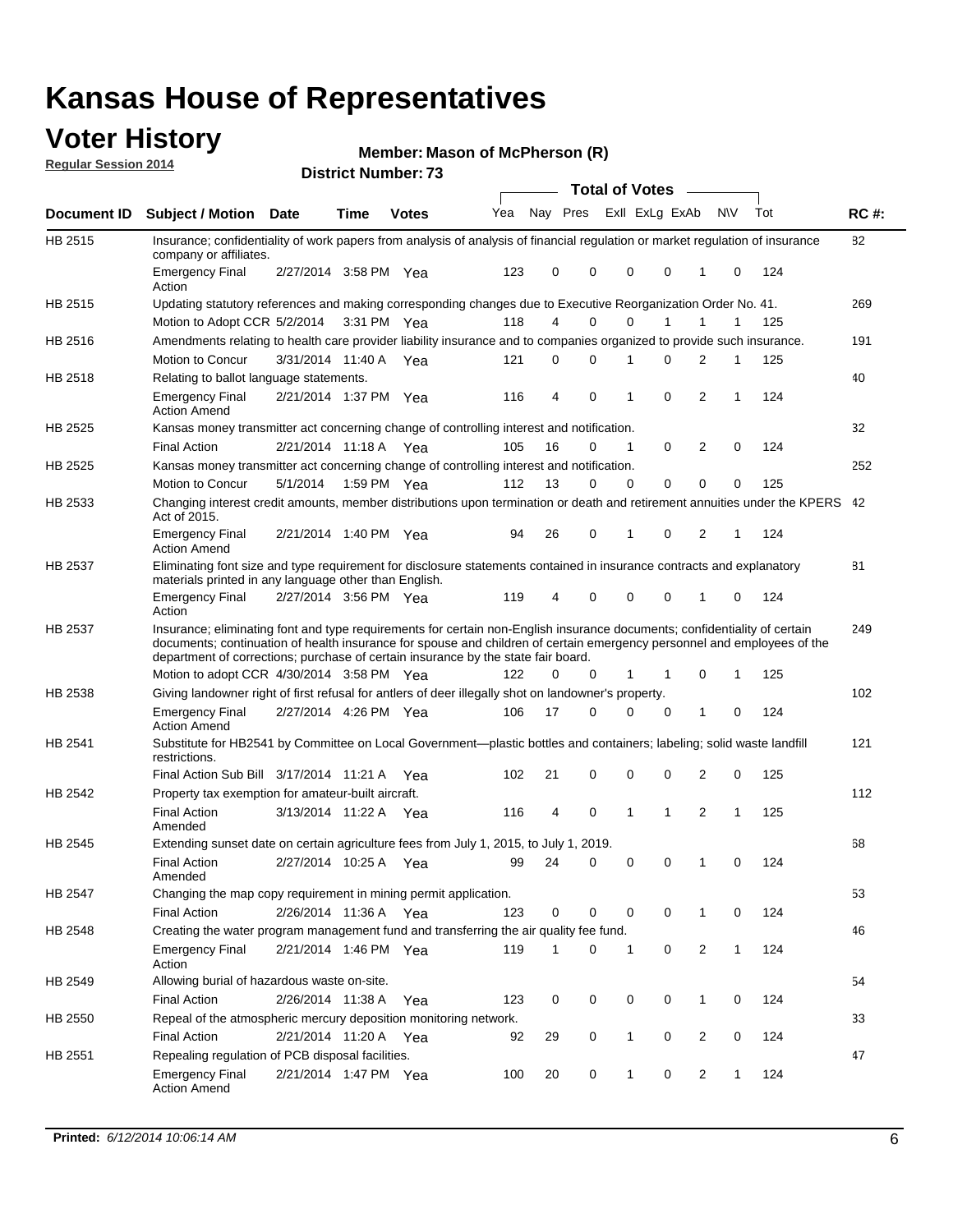### **Voter History**

**Regular Session 2014**

#### **Member: Mason of McPherson (R)**

|                |                                                                                                                                                                                                      |                       |             | <b>DISTRICT NUMBER:</b> 13 | Total of Votes ____ |             |             |  |                             |              |     |     |             |
|----------------|------------------------------------------------------------------------------------------------------------------------------------------------------------------------------------------------------|-----------------------|-------------|----------------------------|---------------------|-------------|-------------|--|-----------------------------|--------------|-----|-----|-------------|
| Document ID    | <b>Subject / Motion Date</b>                                                                                                                                                                         |                       | Time        | <b>Votes</b>               | Yea                 |             | Nay Pres    |  | Exll ExLg ExAb              |              | N\V | Tot | <b>RC#:</b> |
| HB 2551        | Repealing the regulation of PCB disposal facilities; making changes to the atmospheric mercury deposition monitoring network 271<br>and the disposal of plastic bottles, containers and solid waste. |                       |             |                            |                     |             |             |  |                             |              |     |     |             |
|                | Motion to Adopt CCR 5/2/2014                                                                                                                                                                         |                       | 3:45 PM Yea |                            | 105                 | 17          | 0           |  | 0<br>$\mathbf{1}$           | 1            | 1   | 125 |             |
| HB 2552        | Managed care organizations, prompt payment.<br><b>Final Action</b>                                                                                                                                   | 2/27/2014 10:26 A     |             | Yea                        | 123                 | $\mathbf 0$ | 0           |  | $\mathbf 0$<br>$\mathbf 0$  | 1            | 0   | 124 | 69          |
| HB 2552        | Amended<br>Kansas medical assistance program; managed care organizations; consent for expansion of certain medicaid services.                                                                        |                       |             |                            |                     |             |             |  |                             |              |     |     | 225         |
|                | Motion to Concur                                                                                                                                                                                     | 4/4/2014              |             | 6:13 PM Yea                | 68                  | 54          | 0           |  | $\mathbf 0$<br>1            | 2            | 0   | 125 |             |
| HB 2553        | Health care compact.                                                                                                                                                                                 |                       |             |                            |                     |             |             |  |                             |              |     |     | 141         |
|                | <b>Final Action</b>                                                                                                                                                                                  | 3/24/2014 10:15 A     |             | Yea                        | 74                  | 48          | 0           |  | 0<br>0                      | 3            | 0   | 125 |             |
| HB 2555        | Release of information in support of arrest warrants and search warrants.                                                                                                                            |                       |             |                            |                     |             |             |  |                             |              |     |     | 86          |
|                | <b>Emergency Final</b><br><b>Action Amend</b>                                                                                                                                                        | 2/27/2014 4:04 PM Yea |             |                            | 113                 | 10          | 0           |  | 0<br>0                      | 1            | 0   | 124 |             |
| HB 2557        | Changing penalties for certain taxpayers who file incorrect returns under Kansas income tax act.                                                                                                     |                       |             |                            |                     |             |             |  |                             |              |     |     | 21          |
|                | <b>Final Action</b><br>Amended                                                                                                                                                                       | 2/19/2014 11:35 A Yea |             |                            | 122                 | $\Omega$    | 0           |  | 0<br>0                      | 2            | 0   | 124 |             |
| HB 2561        | Licensure of pharmacists and registration of pharmacy interns by board of pharmacy.                                                                                                                  |                       |             |                            |                     |             |             |  |                             |              |     |     | 55          |
|                | <b>Final Action</b>                                                                                                                                                                                  | 2/26/2014 11:39 A     |             | Yea                        | 105                 | 18          | 0           |  | 0<br>0                      | 1            | 0   | 124 |             |
| HB 2564        | Requiring 60-day wait before re-employment for retirement benefit eligibility.                                                                                                                       |                       |             |                            |                     |             |             |  |                             |              |     |     | 43          |
|                | <b>Emergency Final</b><br>Action                                                                                                                                                                     | 2/21/2014 1:41 PM Yea |             |                            | 120                 | 0           | 0           |  | 1<br>$\Omega$               | 2            | 1   | 124 |             |
| HB 2566        | Requiring court fee for forensic audio and video examination services.                                                                                                                               |                       |             |                            |                     |             |             |  |                             |              |     |     | 93          |
|                | <b>Emergency Final</b><br>Action                                                                                                                                                                     | 2/27/2014 4:12 PM Yea |             |                            | 123                 | 0           | $\mathbf 0$ |  | $\mathbf 0$<br>0            | $\mathbf{1}$ | 0   | 124 |             |
| HB 2568        | Domestic relations; Kansas family law code; child support guidelines.                                                                                                                                |                       |             |                            |                     |             |             |  |                             |              |     |     | 70          |
|                | <b>Final Action</b><br>Amended                                                                                                                                                                       | 2/27/2014 10:27 A     |             | Yea                        | 123                 | 0           | 0           |  | $\mathbf 0$<br>0            | 1            | 0   | 124 |             |
| HB 2568        | Domestic relations; Kansas family law code; child support guidelines.                                                                                                                                |                       |             |                            |                     |             |             |  |                             |              |     |     | 268         |
|                | Motion to adopt CCR 5/2/2014 3:28 PM Yea                                                                                                                                                             |                       |             |                            | 123                 | 0           | 0           |  | $\mathbf 0$<br>$\mathbf{1}$ | 1            | 0   | 125 |             |
| HB 2576        | Employment security law; creation of "new employer rate."                                                                                                                                            |                       |             |                            |                     |             |             |  |                             |              |     |     | 71          |
|                | <b>Final Action</b><br>Amended                                                                                                                                                                       | 2/27/2014 10:28 A     |             | Yea                        | 123                 | $\Omega$    | $\Omega$    |  | $\Omega$<br>$\Omega$        | 1            | 0   | 124 |             |
| HB 2576        | Employment security law; creation of "new employer rate."                                                                                                                                            |                       |             |                            |                     |             |             |  |                             |              |     |     | 159         |
|                | Motion to Concur                                                                                                                                                                                     | 3/25/2014 10:47 A     |             | Yea                        | 122                 | 0           | 0           |  | $\Omega$<br>1               | 2            | 0   | 125 |             |
| <b>HB 2577</b> | Allowing parents to remain anonymous when surrendering an infant under the newborn protection act.                                                                                                   |                       |             |                            |                     |             |             |  |                             |              |     |     | 56          |
|                | <b>Final Action</b><br>Amended                                                                                                                                                                       | 2/26/2014 11:41 A     |             | Yea                        | 123                 | 0           | 0           |  | 0<br>$\Omega$               | 1            | 0   | 124 |             |
| HB 2577        | Allowing parents to remain anonymous when surrendering an infant under the newborn protection act.                                                                                                   |                       |             |                            |                     |             |             |  |                             |              |     |     | 220         |
|                | Motion to Concur                                                                                                                                                                                     | 4/4/2014              | 11:45 A     | Yea                        | 121                 | $\Omega$    | 0           |  | 1                           | 1            | 1   | 125 |             |
| HB 2578        | Certification by chief law enforcement officer for transfer of a firearm when required by federal law.                                                                                               |                       |             |                            |                     |             |             |  |                             |              |     |     | 122         |
|                | <b>Final Action</b><br>Amended                                                                                                                                                                       | 3/17/2014 11:22 A     |             | Yea                        | 123                 | 0           | 0           |  | 0<br>0                      | 2            | 0   | 125 |             |
| HB 2578        | Regulating the possession of weapons.                                                                                                                                                                |                       |             |                            |                     |             |             |  |                             |              |     |     | 235         |
|                | Motion to Adopt CCR 4/5/2014                                                                                                                                                                         |                       | 4:40 PM Yea |                            | 102                 | 19          | 0           |  | 0<br>0                      | 4            | 0   | 125 |             |
| HB 2580        | Specifying the duties of the state fire marshal relating to regional emergency response teams for hazardous materials and<br>search and rescue incidents.                                            |                       |             |                            |                     |             |             |  |                             |              |     |     | 72          |
|                | <b>Final Action</b><br>Amended                                                                                                                                                                       | 2/27/2014 10:29 A Yea |             |                            | 113                 | 10          | 0           |  | 0<br>0                      | 1            | 0   | 124 |             |
| HB 2580        | Kansas Real Estate Appraisal Board; licensee fingerprinting and criminal background checks.<br>Motion to adopt CCR 5/2/2014                                                                          |                       |             | $3:49$ PM Yea              | 115                 | 7           | 0           |  | 0<br>$\mathbf 1$            | 1            | 1   | 125 | 272         |
|                |                                                                                                                                                                                                      |                       |             |                            |                     |             |             |  |                             |              |     |     |             |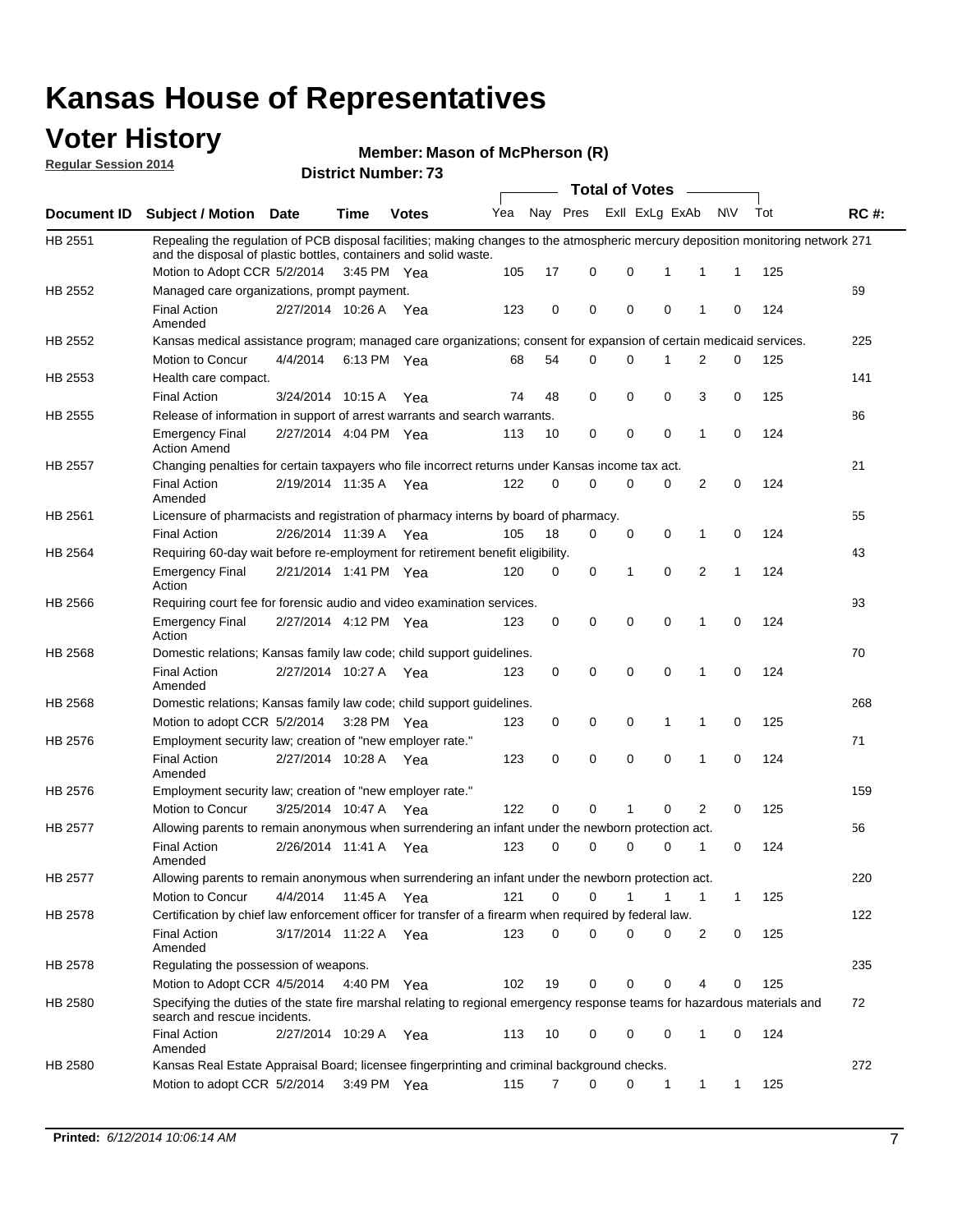### **Voter History**

**Regular Session 2014**

#### **Member: Mason of McPherson (R)**

|                    |                                                                                                                                                                                                                                                                                                                                                                                                        |                       |         |              |     |              |             | <b>Total of Votes</b> |                |                |          |     |             |
|--------------------|--------------------------------------------------------------------------------------------------------------------------------------------------------------------------------------------------------------------------------------------------------------------------------------------------------------------------------------------------------------------------------------------------------|-----------------------|---------|--------------|-----|--------------|-------------|-----------------------|----------------|----------------|----------|-----|-------------|
| <b>Document ID</b> | <b>Subject / Motion Date</b>                                                                                                                                                                                                                                                                                                                                                                           |                       | Time    | <b>Votes</b> | Yea |              | Nay Pres    |                       | Exll ExLg ExAb | <b>NV</b>      |          | Tot | <b>RC#:</b> |
| HB 2582            | Creating an exemption from food establishment licensing for churches.                                                                                                                                                                                                                                                                                                                                  |                       |         |              |     |              |             |                       |                |                |          |     | 57          |
|                    | Final Action                                                                                                                                                                                                                                                                                                                                                                                           | 2/26/2014 11:42 A     |         | Yea          | 123 | 0            | 0           | 0                     | 0              | 1              | 0        | 124 |             |
| HB 2588            | Child in need of care; juvenile offenders; permanent custodians.                                                                                                                                                                                                                                                                                                                                       |                       |         |              |     |              |             |                       |                |                |          |     | 94          |
|                    | Emergency Final<br><b>Action Amend</b>                                                                                                                                                                                                                                                                                                                                                                 | 2/27/2014 4:14 PM Yea |         |              | 123 | 0            | 0           | 0                     | 0              | 1              | 0        | 124 |             |
| <b>HB 2588</b>     | Senate Substitute for HB 2588 by Committee on Judiciary - Concerning children and minors; relating to children in need of<br>care; placement in juvenile detention facilities; permanent custodians; relating to juvenile offenders; alternative adjudication;<br>youth residential centers and services; risk assessment; sentencing; good time credits.<br>Motion to adopt CCR 4/30/2014 3:36 PM Yea |                       |         |              | 123 | 0            | 0           | 1                     | 1              | 0              | 0        | 125 | 244         |
| HB 2591            | Requiring certain audit reports to be filed electronically and to be filed only with the department of administration.                                                                                                                                                                                                                                                                                 |                       |         |              |     |              |             |                       |                |                |          |     | 58          |
|                    | Final Action                                                                                                                                                                                                                                                                                                                                                                                           | 2/26/2014 11:43 A     |         | Yea          | 123 | 0            | $\mathbf 0$ | $\Omega$              | $\mathbf 0$    | 1              | 0        | 124 |             |
| HB 2595            | State fossils; the tylosaurus and the pteranodon.                                                                                                                                                                                                                                                                                                                                                      |                       |         |              |     |              |             |                       |                |                |          |     | 73          |
|                    | <b>Final Action</b><br>Amended                                                                                                                                                                                                                                                                                                                                                                         | 2/27/2014 10:31 A     |         | Yea          | 96  | 27           | 0           | $\mathbf 0$           | 0              | 1              | 0        | 124 |             |
| HB 2596            | Computation of retirement benefits when a state officer or employee is placed on furlough or has reduction in compensation.                                                                                                                                                                                                                                                                            |                       |         |              |     |              |             |                       |                |                |          |     | 74          |
|                    | <b>Final Action</b>                                                                                                                                                                                                                                                                                                                                                                                    | 2/27/2014 10:33 A     |         | Yea          | 123 | $\Omega$     | $\mathbf 0$ | $\mathbf 0$           | $\Omega$       | 1              | 0        | 124 |             |
| HB 2596            | Computation of retirement benefits when a state officer or employee is placed on furlough or has reduction in<br>compensation.                                                                                                                                                                                                                                                                         |                       |         |              |     |              |             |                       |                |                |          |     | 246         |
|                    | Motion to adopt CCR 4/30/2014 3:45 PM Yea                                                                                                                                                                                                                                                                                                                                                              |                       |         |              | 123 | 0            | 0           | $\mathbf{1}$          | $\mathbf{1}$   | 0              | 0        | 125 |             |
| HB 2597            | Municipal recycling services                                                                                                                                                                                                                                                                                                                                                                           |                       |         |              |     |              |             |                       |                |                |          |     | 97          |
|                    | <b>Emergency Final</b><br><b>Action Amend</b>                                                                                                                                                                                                                                                                                                                                                          | 2/27/2014 4:20 PM Yea |         |              | 105 | 18           | $\mathbf 0$ | $\mathbf 0$           | $\mathbf 0$    | 1              | $\Omega$ | 124 |             |
| HB 2599            | Authorizing the secretary of state to grant an easement to the unified government of Wyandotte county.                                                                                                                                                                                                                                                                                                 |                       |         |              |     |              |             |                       |                |                |          |     | 22          |
|                    | <b>Final Action</b>                                                                                                                                                                                                                                                                                                                                                                                    | 2/19/2014 11:37 A     |         | Yea          | 120 | 2            | $\mathbf 0$ | $\mathbf 0$           | $\mathbf 0$    | $\overline{2}$ | 0        | 124 |             |
| HB 2599            | Authorizing the secretary of state to grant an easement to the unified government of Wyandotte county.                                                                                                                                                                                                                                                                                                 |                       |         |              |     |              |             |                       |                |                |          |     | 118         |
|                    | Motion to Concur                                                                                                                                                                                                                                                                                                                                                                                       | 3/14/2014 11:25 A     |         | Yea          | 118 | 0            | $\mathbf 0$ | $\overline{2}$        | 1              | 4              | 0        | 125 |             |
| HB 2602            | Increasing the percentage of unclassified employees allowed to be employed by KPERS from 25% to 50%.                                                                                                                                                                                                                                                                                                   |                       |         |              |     |              |             |                       |                |                |          |     | 44          |
|                    | <b>Emergency Final</b><br>Action                                                                                                                                                                                                                                                                                                                                                                       | 2/21/2014 1:43 PM Yea |         |              | 107 | 13           | 0           | 1                     | 0              | 2              | 1        | 124 |             |
| HB 2602            | Increasing the percentage of unclassified employees allowed to be employed by KPERS from 25% to 50%.                                                                                                                                                                                                                                                                                                   |                       |         |              |     |              |             |                       |                |                |          |     | 195         |
|                    | Motion to Concur                                                                                                                                                                                                                                                                                                                                                                                       | 4/1/2014              | 10:57 A | Yea          | 108 | 15           | 0           | 1                     | 0              | 1              | 0        | 125 |             |
| HB 2609            | Practice of pharmacy; filling and refilling of prescriptions.                                                                                                                                                                                                                                                                                                                                          |                       |         |              |     |              |             |                       |                |                |          |     | 105         |
|                    | <b>Emergency Final</b><br><b>Action Amend</b>                                                                                                                                                                                                                                                                                                                                                          | 2/27/2014 4:29 PM Yea |         |              | 123 | 0            | 0           | $\mathbf 0$           | 0              | 1              | 0        | 124 |             |
| HB 2611            | Conduct of dental offices.                                                                                                                                                                                                                                                                                                                                                                             |                       |         |              |     |              |             |                       |                |                |          |     | 83          |
|                    | <b>Emergency Final</b><br>Action                                                                                                                                                                                                                                                                                                                                                                       | 2/27/2014 3:59 PM Yea |         |              | 123 | 0            | 0           | 0                     | 0              | 1              | 0        | 124 |             |
| HB 2612            | Relating to district judge and district magistrate judge vacancies.                                                                                                                                                                                                                                                                                                                                    |                       |         |              |     |              |             |                       |                |                |          |     | 75          |
|                    | Final Action<br>Amended                                                                                                                                                                                                                                                                                                                                                                                | 2/27/2014 10:34 A Yea |         |              | 106 | 17           | 0           | 0                     | 0              |                | 0        | 124 |             |
| HB 2613            | Relating to the issuance of stillbirth and unborn child's death certificates.                                                                                                                                                                                                                                                                                                                          |                       |         |              |     |              |             |                       |                |                |          |     | 103         |
|                    | Emergency Final<br><b>Action Amend</b>                                                                                                                                                                                                                                                                                                                                                                 | 2/27/2014 4:27 PM Yea |         |              | 122 | $\mathbf{1}$ | 0           | 0                     | 0              | 1              | 0        | 124 |             |
| HB 2615            | Substitute for HB 2615 by Committee on Commerce, Labor and Economic Development - Workers compensation assigned<br>risk pool.                                                                                                                                                                                                                                                                          |                       |         |              |     |              |             |                       |                |                |          |     | 185         |
|                    | EFA Sub Bill<br>Amended                                                                                                                                                                                                                                                                                                                                                                                | 3/26/2014 3:42 PM Yea |         |              | 98  | 25           | 0           | 1                     | 0              | 1              | 0        | 125 |             |
| HB 2616            | Secretary of labor; explore agreement to allow state of Kansas to enforce OSHA standards.                                                                                                                                                                                                                                                                                                              |                       |         |              |     |              |             |                       |                |                |          |     | 92          |
|                    | <b>Emergency Final</b><br>Action                                                                                                                                                                                                                                                                                                                                                                       | 2/27/2014 4:11 PM Yea |         |              | 93  | 30           | $\mathbf 0$ | 0                     | 0              | $\mathbf{1}$   | 0        | 124 |             |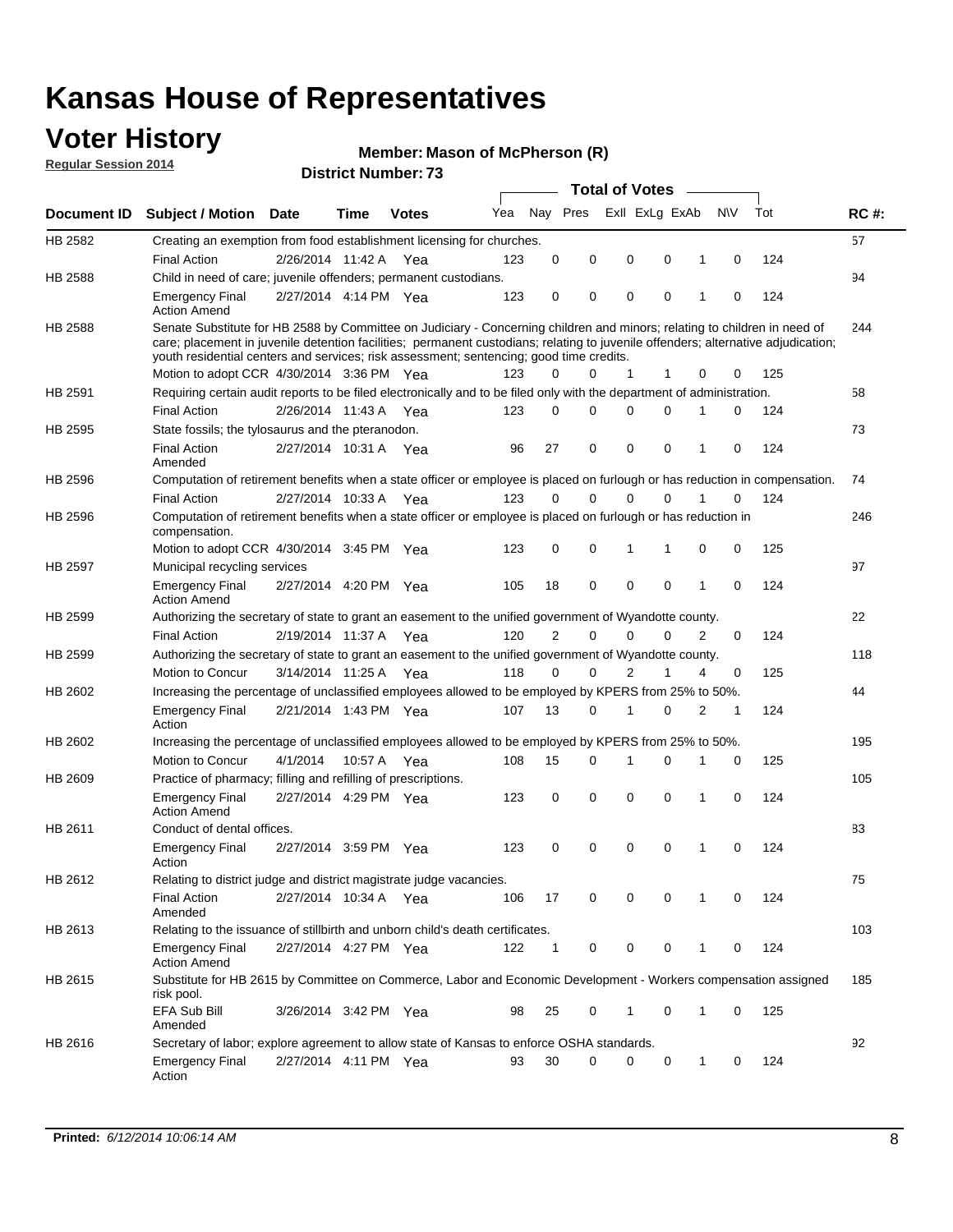### **Voter History Member: Mg**

| <b>VULCI FIISLUI Y</b><br><b>Regular Session 2014</b> |                                                                                                                                                                                                                                                                                                                                                                                                                               |                       |         |                            | Member: Mason of McPherson (R) |     |             |                       |             |                |           |     |             |
|-------------------------------------------------------|-------------------------------------------------------------------------------------------------------------------------------------------------------------------------------------------------------------------------------------------------------------------------------------------------------------------------------------------------------------------------------------------------------------------------------|-----------------------|---------|----------------------------|--------------------------------|-----|-------------|-----------------------|-------------|----------------|-----------|-----|-------------|
|                                                       |                                                                                                                                                                                                                                                                                                                                                                                                                               |                       |         | <b>District Number: 73</b> |                                |     |             | <b>Total of Votes</b> |             |                |           |     |             |
| Document ID                                           | Subject / Motion Date                                                                                                                                                                                                                                                                                                                                                                                                         |                       | Time    | <b>Votes</b>               | Yea                            |     | Nay Pres    | Exll ExLg ExAb        |             |                | <b>NV</b> | Tot | <b>RC#:</b> |
| HB 2616                                               | Senate Substitute for HB 2616 by Committee on Commerce - Secretary of labor directed to study state enforcement of OSHA 261<br>standards.                                                                                                                                                                                                                                                                                     |                       |         |                            |                                |     |             |                       |             |                |           |     |             |
|                                                       | Motion to Concur                                                                                                                                                                                                                                                                                                                                                                                                              | 5/2/2014              | 11:47 A | Yea                        | 94                             | 30  | 0           | 0                     | 1           | 0              | 0         | 125 |             |
| HB 2633                                               | Substitute for HB 2633 by Committee on Corrections and Juvenile Justice - Juvenile offenders; youth residential centers and<br>services; risk assessment; raising the age for prosecution as an adult; sentencing; good time credits.                                                                                                                                                                                         |                       |         |                            |                                |     |             |                       |             |                |           |     | 106         |
|                                                       | <b>EFA Sub Bill</b><br>Amended                                                                                                                                                                                                                                                                                                                                                                                                | 2/27/2014 4:31 PM Yea |         |                            | 122                            | 1   | 0           | 0                     | 0           | 1              | 0         | 124 |             |
| HB 2636                                               | Secretary of health and environment and air quality standards.                                                                                                                                                                                                                                                                                                                                                                |                       |         |                            |                                |     |             |                       |             |                |           |     | 45          |
|                                                       | Emergency Final<br><b>Action Amend</b>                                                                                                                                                                                                                                                                                                                                                                                        | 2/21/2014 1:44 PM Yea |         |                            | 89                             | 31  | $\mathbf 0$ | 1                     | $\mathbf 0$ | 2              | 1         | 124 |             |
| HB 2636                                               | Secretary of health and environment and air quality standards.                                                                                                                                                                                                                                                                                                                                                                |                       |         |                            |                                |     |             |                       |             |                |           |     | 212         |
|                                                       | Sub motion to concur 4/3/2014                                                                                                                                                                                                                                                                                                                                                                                                 |                       |         | 7:20 PM Yea                | 121                            | 3   | 0           | 0                     | 0           |                | 0         | 125 |             |
| HB 2642                                               | Income tax deduction for net gain on the sale of certain horses, cattle or livestock; income tax credit for expenditures to make 131<br>dwelling or facility accessible for persons with a disability.                                                                                                                                                                                                                        |                       |         |                            |                                |     |             |                       |             |                |           |     |             |
|                                                       | <b>Final Action</b><br>Amended                                                                                                                                                                                                                                                                                                                                                                                                | 3/20/2014 11:17 A     |         | Yea                        | 123                            | 0   | 0           | 0                     | 1           | 1              | 0         | 125 |             |
| HB 2643                                               | Property tax; classification of commercial and industrial machinery and equipment as personal property; reclassification of<br>property upon termination of IRB tax exemption; use of independent appraisers to appraiser certain                                                                                                                                                                                             |                       |         |                            |                                |     |             |                       |             |                |           |     | 164         |
|                                                       | <b>Final Action</b><br>Amended                                                                                                                                                                                                                                                                                                                                                                                                | 3/26/2014 10:56 A     |         | Yea                        | 123                            | 0   | 0           | 1                     | 0           | 1              | 0         | 125 |             |
| HB 2643                                               | Property tax; classification of commercial and industrial machinery and equipment as personal property; reclassification of<br>property upon termination of IRB tax exemption; use of independent appraisers to appraiser certain complex property; motor<br>vehicles, members of military; mortgage registration tax phase out and replacement with fees; county clerk technology fund;<br>county treasurer technology fund. |                       |         |                            |                                |     |             |                       |             |                |           |     | 274         |
|                                                       | Motion to Concur                                                                                                                                                                                                                                                                                                                                                                                                              | 5/2/2014              | 5:12 PM | Nav                        | 16                             | 108 | 0           | 0                     | 0           | 1              | 0         | 125 |             |
| HB 2643                                               | Property tax; classification of commercial and industrial machinery and equipment as personal property; reclassification of<br>property upon termination of IRB tax exemption; use of independent appraisers to appraiser certain complex property; motor<br>vehicles, members of military; mortgage registration tax phase out and replacement with fees; county clerk technology fund;<br>county treasurer technology fund. |                       |         |                            |                                |     |             |                       |             |                |           |     | 286         |
|                                                       | Motion to adopt CCR 5/3/2014                                                                                                                                                                                                                                                                                                                                                                                                  |                       | 1:53 AM | Yea                        | 70                             | 53  | 0           | 0                     | 0           | 1              | 1         | 125 |             |
| HB 2648                                               | Property tax exemption for levees.                                                                                                                                                                                                                                                                                                                                                                                            |                       |         |                            |                                |     |             |                       |             |                |           |     | 100         |
|                                                       | <b>Emergency Final</b><br><b>Action Amend</b>                                                                                                                                                                                                                                                                                                                                                                                 | 2/27/2014 4:23 PM Yea |         |                            | 100                            | 23  | $\mathbf 0$ | $\mathbf 0$           | $\mathbf 0$ | 1              | 0         | 124 |             |
| HB 2651                                               | County law library.                                                                                                                                                                                                                                                                                                                                                                                                           |                       |         |                            |                                |     |             |                       |             |                |           |     | 76          |
|                                                       | <b>Final Action</b><br>Amended                                                                                                                                                                                                                                                                                                                                                                                                | 2/27/2014 10:38 A     |         | Yea                        | 82                             | 41  | 0           | 0                     | 0           | 1              | 0         | 124 |             |
| HB 2655                                               | Allowing veterans with PTSD to seek mental health treatment upon certain convictions.                                                                                                                                                                                                                                                                                                                                         |                       |         |                            |                                |     |             |                       |             |                |           |     | 77          |
|                                                       | <b>Final Action</b><br>Amended                                                                                                                                                                                                                                                                                                                                                                                                | 2/27/2014 10:40 A     |         | Yea                        | 123                            | 0   | 0           | 0                     | 0           | $\mathbf{1}$   | 0         | 124 |             |
| HB 2655                                               | Senate Substitute for HB 2655 by Committee on Judiciary - Allowing veterans with PTSD to seek mental health treatment<br>upon certain convictions; also amending the crimes of interference with law enforcement and giving a false alarm.                                                                                                                                                                                    |                       |         |                            |                                |     |             |                       |             |                |           |     | 224         |
|                                                       | Motion to Concur                                                                                                                                                                                                                                                                                                                                                                                                              | 4/4/2014              |         | 5:42 PM Yea                | 122                            | 0   | 0           | $\Omega$              |             | 2              | 0         | 125 |             |
| HB 2656                                               | Authorizing the state of Kansas to pay the death gratuity benefit to the designated survivor of a Kansas service member during 48<br>a federal government shutdown and providing for reimbursement to the state                                                                                                                                                                                                               |                       |         |                            |                                |     |             |                       |             |                |           |     |             |
|                                                       | <b>Final Action</b>                                                                                                                                                                                                                                                                                                                                                                                                           | 2/26/2014 11:27 A Yea |         |                            | 123                            | 0   | 0           | 0                     | 0           | 1              | 0         | 124 |             |
| HB 2661                                               | Substitute for HB 2661 by Committee on Energy and Environment - Siting of electric transmission lines; notice and hearing<br>requirements.                                                                                                                                                                                                                                                                                    |                       |         |                            |                                |     |             |                       |             |                |           |     | 181         |
|                                                       | EFA Sub Bill                                                                                                                                                                                                                                                                                                                                                                                                                  | 3/26/2014 3:37 PM Yea |         |                            | 119                            | 4   | 0           | 1                     | 0           | 1              | 0         | 125 |             |
| HB 2662                                               | Expungment of driving under the influence convictions.<br><b>Final Action</b>                                                                                                                                                                                                                                                                                                                                                 | 3/14/2014 11:22 A     |         | Yea                        | 87                             | 31  | 0           | 2                     | 1           | 4              | 0         | 125 | 116         |
| HB 2668                                               | Amended<br>Health insurance for qualified professional associations.                                                                                                                                                                                                                                                                                                                                                          |                       |         |                            |                                |     |             |                       |             |                |           |     | 34          |
|                                                       | <b>Final Action</b>                                                                                                                                                                                                                                                                                                                                                                                                           | 2/21/2014 11:21 A     |         | Yea                        | 114                            | 7   | 0           | 1                     | 0           | $\overline{2}$ | 0         | 124 |             |

Amended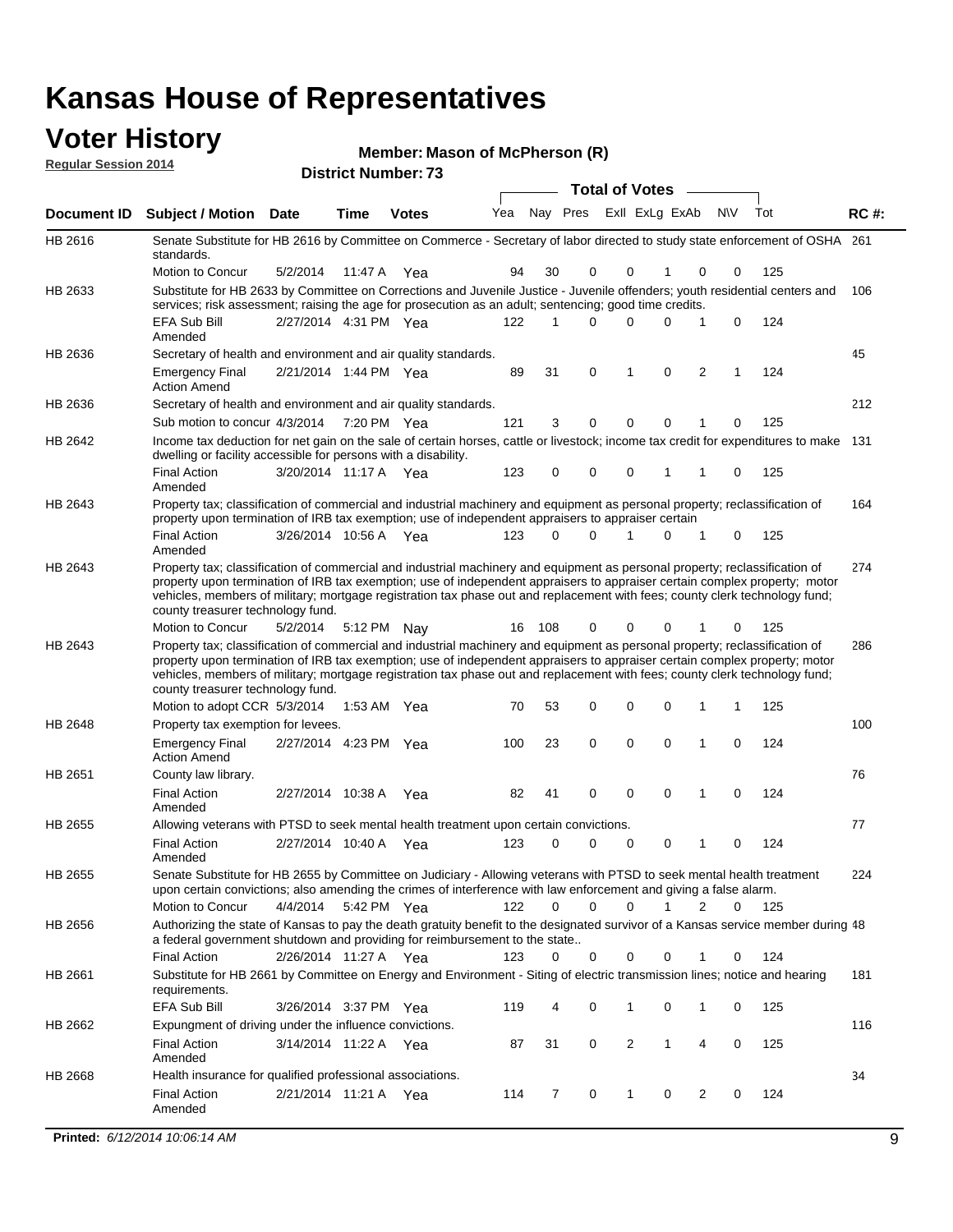### **Voter History**

**Regular Session 2014**

#### **Member: Mason of McPherson (R)**

|                |                                                                                                                                                                                                                                                 |                                                                                                  |             |              |     |             |             | <b>Total of Votes</b> |             |              |             |     |             |
|----------------|-------------------------------------------------------------------------------------------------------------------------------------------------------------------------------------------------------------------------------------------------|--------------------------------------------------------------------------------------------------|-------------|--------------|-----|-------------|-------------|-----------------------|-------------|--------------|-------------|-----|-------------|
|                | Document ID Subject / Motion Date                                                                                                                                                                                                               |                                                                                                  | Time        | <b>Votes</b> | Yea | Nay Pres    |             | Exll ExLg ExAb        |             |              | <b>NV</b>   | Tot | <b>RC#:</b> |
| <b>HB 2668</b> | Predetermination of health insurance benefits                                                                                                                                                                                                   |                                                                                                  |             |              |     |             |             |                       |             |              |             |     | 262         |
|                | Motion to Concur                                                                                                                                                                                                                                | 5/2/2014                                                                                         | 12:05 P     | Yea          | 97  | 27          | 0           | 0                     |             | $\mathbf 0$  | 0           | 125 |             |
| HB 2669        | State civil service board; transferred from the department of administration to the office of administrative hearings.                                                                                                                          |                                                                                                  |             |              |     |             |             |                       |             |              |             |     | 87          |
|                | <b>Emergency Final</b><br>Action                                                                                                                                                                                                                | 2/27/2014 4:05 PM Yea                                                                            |             |              | 110 | 13          | 0           | 0                     | 0           | 1            | 0           | 124 |             |
| HB 2673        | Kansas healing arts act; physician assistant licensure act.                                                                                                                                                                                     |                                                                                                  |             |              |     |             |             |                       |             |              |             |     | 91          |
|                | <b>Emergency Final</b><br><b>Action Amend</b>                                                                                                                                                                                                   | 2/27/2014 4:10 PM Yea                                                                            |             |              | 105 | 18          | 0           | 0                     | $\mathbf 0$ | 1            | 0           | 124 |             |
| HB 2673        | Board of healing arts functions and duties, physician assistants licensure act and podiatry act.                                                                                                                                                |                                                                                                  |             |              |     |             |             |                       |             |              |             |     | 270         |
|                | Motion to adopt CCR 5/2/2014                                                                                                                                                                                                                    |                                                                                                  | 3:39 PM Yea |              | 111 | 11          | $\Omega$    | 0                     | 1           | 1            | 1           | 125 |             |
| HB 2675        | Relating to procurement negotiating committees; certified businesses.                                                                                                                                                                           |                                                                                                  |             |              |     |             |             |                       |             |              |             |     | 165         |
|                | <b>Final Action</b><br>Amended                                                                                                                                                                                                                  | 3/26/2014 10:57 A Yea                                                                            |             |              | 123 | $\mathbf 0$ | 0           | 1                     | 0           | 1            | 0           | 125 |             |
| HB 2681        | Substitute for HB2681 by Committee on Veterans, Military, and Homeland Security--Abolishing the Kansas commission on<br>veterans affairs; creating the Kansas commission on veterans affairs office within the executive branch of government.  |                                                                                                  |             |              |     |             |             |                       |             |              |             |     | 132         |
|                | Final Action Sub Bill 3/20/2014 11:18 A Yea                                                                                                                                                                                                     |                                                                                                  |             |              | 123 | $\Omega$    | $\Omega$    | $\Omega$              | 1           | 1            | 0           | 125 |             |
| HB 2681        | Substitute for HB2681 by Committee on Veterans, Military, and Homeland Security - Abolishing the Kansas commission on<br>veterans affairs; creating the Kansas commission on veterans affairs office within the executive branch of government. |                                                                                                  |             |              |     |             |             |                       |             |              |             |     | 219         |
|                | Motion to Concur                                                                                                                                                                                                                                | 4/4/2014                                                                                         | 11:41 A     | Yea          | 122 | $\Omega$    | $\Omega$    | 1                     |             |              | 0           | 125 |             |
| HB 2684        | Allocating moneys from driver's license fees to the judicial branch nonjudicial salary adjustment fund.                                                                                                                                         |                                                                                                  |             |              |     |             |             |                       |             |              |             |     | 78          |
|                | <b>Final Action</b>                                                                                                                                                                                                                             | 2/27/2014 10:41 A Yea                                                                            |             |              | 93  | 30          | 0           | 0                     | $\Omega$    | 1            | 0           | 124 |             |
| <b>HB 2687</b> | Unclaimed property act and hearings.                                                                                                                                                                                                            |                                                                                                  |             |              |     |             |             |                       |             |              |             |     | 59          |
|                | <b>Final Action</b>                                                                                                                                                                                                                             | 2/26/2014 11:44 A                                                                                |             | Yea          | 119 | 4           | 0           | $\mathbf 0$           | $\mathbf 0$ | 1            | 0           | 124 |             |
| HB 2687        | Unclaimed property act and hearings.                                                                                                                                                                                                            |                                                                                                  |             |              |     |             |             |                       |             |              |             |     | 251         |
|                | Motion to Concur                                                                                                                                                                                                                                | 5/1/2014                                                                                         | 1:56 PM     | Yea          | 125 | 0           | $\mathbf 0$ | $\Omega$              | 0           | 0            | $\Omega$    | 125 |             |
| HB 2689        |                                                                                                                                                                                                                                                 | Amending which convictions are counted for driving while license canceled, suspended or revoked. |             |              |     |             |             |                       |             |              |             |     |             |
|                | <b>Final Action</b><br>Amended                                                                                                                                                                                                                  | 4/5/2014                                                                                         | 10:23 A     | Yea          | 121 | $\Omega$    | 0           | 0                     | $\Omega$    | 4            | 0           | 125 |             |
| HB 2693        | Providing for testing by community colleges for commercial driver's licenses and allowing temporary commercial driver's<br>license holders the ability to drive class A commercial vehicles.                                                    |                                                                                                  |             |              |     |             |             |                       |             |              |             |     | 104         |
|                | <b>Emergency Final</b><br><b>Action Amend</b>                                                                                                                                                                                                   | 2/27/2014 4:28 PM Yea                                                                            |             |              | 123 | 0           | 0           | 0                     | 0           | 1            | 0           | 124 |             |
| HB 2693        | Senate Substitute for HB 2693 by Committee on Transportation - Providing for testing by community colleges for commercial 255<br>driver's licenses; entities serving as driver's licenses examiners.                                            |                                                                                                  |             |              |     |             |             |                       |             |              |             |     |             |
|                | Motion to adopt CCR 5/1/2014                                                                                                                                                                                                                    |                                                                                                  | 4:42 PM Yea |              | 125 | 0           | 0           | 0                     | 0           | $\mathbf 0$  | 0           | 125 |             |
| HB 2715        | Farm machinery and equipment annual highway permits, commercial drivers' license.                                                                                                                                                               |                                                                                                  |             |              |     |             |             |                       |             |              |             |     | 98          |
|                | <b>Emergency Final</b><br><b>Action Amend</b>                                                                                                                                                                                                   | 2/27/2014 4:21 PM Yea                                                                            |             |              | 123 | 0           | 0           | 0                     | 0           | 1            | 0           | 124 |             |
| HB 2717        | Registration of operators of assisted living, residential health care, home plus or adult day care facilities.                                                                                                                                  |                                                                                                  |             |              |     |             |             |                       |             |              |             |     | 175         |
|                | <b>Emergency Final</b><br><b>Action Amend</b>                                                                                                                                                                                                   | 3/26/2014 3:29 PM Yea                                                                            |             |              | 114 | 9           | $\Omega$    |                       | $\Omega$    | 1            | 0           | 125 |             |
| HB 2721        | Substitute for Substitute for HB 2721 by Committee on Commerce, Labor and Economic Development †Enacting the<br>business entity standard treatment act.                                                                                         |                                                                                                  |             |              |     |             |             |                       |             |              |             |     | 117         |
|                | Final Action Sub Bill 3/14/2014 11:23 A Yea                                                                                                                                                                                                     |                                                                                                  |             |              | 118 | 0           | 0           | 2                     |             |              | 0           | 125 |             |
| HB 2721        | Substitute for Substitute for HB 2721 by Committee on Commerce, Labor and Economic Development - Enacting the business 273<br>entity standard treatment act.                                                                                    |                                                                                                  |             |              |     |             |             |                       |             |              |             |     |             |
|                | Motion to Concur                                                                                                                                                                                                                                | 5/2/2014                                                                                         | 3:59 PM Yea |              | 122 | 0           | 0           | 0                     | 1           | 1            | $\mathbf 1$ | 125 |             |
| HB 2724        | Uniform commercial driver's license act; definition of tank vehicle.                                                                                                                                                                            |                                                                                                  |             |              |     |             |             |                       |             |              |             |     | 99          |
|                | <b>Emergency Final</b><br>Action                                                                                                                                                                                                                | 2/27/2014 4:22 PM Yea                                                                            |             |              | 122 | 1           | 0           | 0                     | 0           | $\mathbf{1}$ | 0           | 124 |             |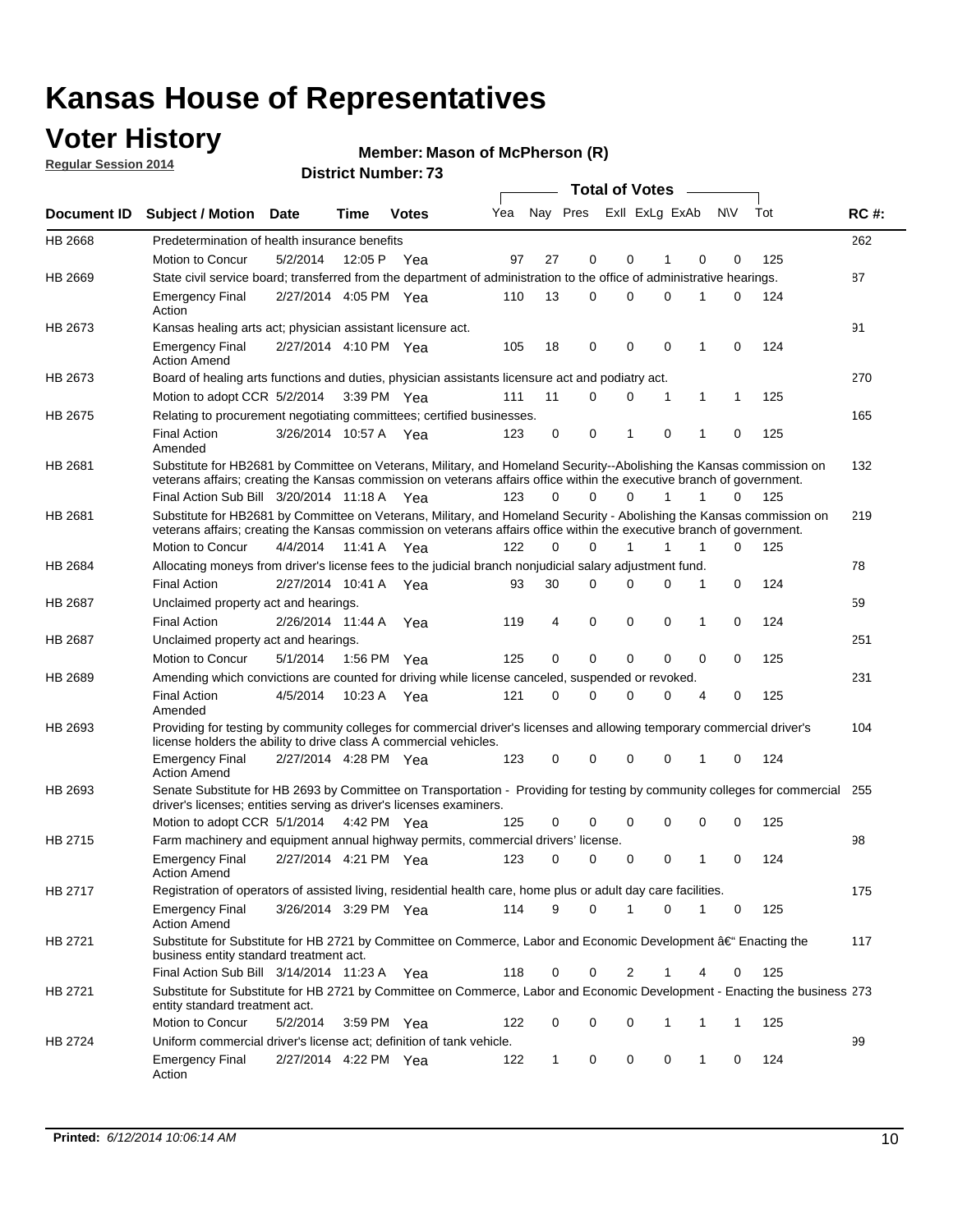### **Voter History**

**Regular Session 2014**

#### **Member: Mason of McPherson (R)**

|                 |                                                                                                                                                                                                                                                                                     |                       |             |              | <b>Total of Votes</b> |          |             |                |              |   |     |     |             |
|-----------------|-------------------------------------------------------------------------------------------------------------------------------------------------------------------------------------------------------------------------------------------------------------------------------------|-----------------------|-------------|--------------|-----------------------|----------|-------------|----------------|--------------|---|-----|-----|-------------|
| Document ID     | <b>Subject / Motion</b>                                                                                                                                                                                                                                                             | <b>Date</b>           | Time        | <b>Votes</b> | Yea                   | Nay Pres |             | Exll ExLg ExAb |              |   | N\V | Tot | <b>RC#:</b> |
| <b>HB 2727</b>  | Expiration of license plates and placards for individuals with disability.                                                                                                                                                                                                          |                       |             |              |                       |          |             |                |              |   |     |     | 88          |
|                 | <b>Emergency Final</b><br>Action                                                                                                                                                                                                                                                    | 2/27/2014 4:06 PM Yea |             |              | 123                   | 0        | 0           | 0              | 0            |   | 0   | 124 |             |
| HB 2728         | 89<br>Permits for the operation of salvage vehicles no longer required to be prepared in triplicate.                                                                                                                                                                                |                       |             |              |                       |          |             |                |              |   |     |     |             |
|                 | <b>Emergency Final</b>                                                                                                                                                                                                                                                              | 2/27/2014 4:07 PM Yea |             |              | 122                   | 1        | 0           | 0              | 0            | 1 | 0   | 124 |             |
| HB 2728         | Action                                                                                                                                                                                                                                                                              |                       |             |              |                       |          |             |                |              |   |     |     | 192         |
|                 | Permits for the operation of salvage vehicles no longer required to be prepared in triplicate.<br>Motion to Concur                                                                                                                                                                  | 3/31/2014 11:43 A Yea |             |              | 122                   | $\Omega$ | $\Omega$    | 1              | 0            | 2 | 0   | 125 |             |
| HB 2732         | Sales tax authority for Rooks county for constructing or remodeling a jail facility.                                                                                                                                                                                                |                       |             |              |                       |          |             |                |              |   |     |     | 232         |
|                 | <b>Final Action</b>                                                                                                                                                                                                                                                                 | 4/5/2014              | 10:24 A Yea |              | 121                   | 0        | 0           | 0              | $\mathbf 0$  | 4 | 0   | 125 |             |
| HB 2744         | Insurance; coverage for autism spectrum disorder.                                                                                                                                                                                                                                   |                       |             |              |                       |          |             |                |              |   |     |     | 137         |
|                 | <b>Final Action</b><br>Amended                                                                                                                                                                                                                                                      | 3/21/2014 10:14 A Yea |             |              | 114                   | 3        | 0           | 0              | 1            | 6 | 1   | 125 |             |
| HB 2745         | Tax lien on property voluntarily transferred.                                                                                                                                                                                                                                       |                       |             |              |                       |          |             |                |              |   |     |     | 166         |
|                 | <b>Final Action</b>                                                                                                                                                                                                                                                                 | 3/26/2014 10:58 A     |             | Yea          | 123                   | 0        | 0           | 1              | $\mathbf 0$  | 1 | 0   | 125 |             |
| <b>HB 2755</b>  | Repealing the sunset on the Kansas taxpayer transparency act.                                                                                                                                                                                                                       |                       |             |              |                       |          |             |                |              |   |     |     | 140         |
|                 | <b>Final Action</b>                                                                                                                                                                                                                                                                 | 3/24/2014 10:13 A     |             | Yea          | 122                   | 0        | 0           | 0              | 0            | 3 | 0   | 125 |             |
| <b>HB 2767</b>  | State child death review board.                                                                                                                                                                                                                                                     |                       |             |              |                       |          |             |                |              |   |     |     | 167         |
|                 | <b>Final Action</b><br>Amended                                                                                                                                                                                                                                                      | 3/26/2014 10:59 A     |             | Yea          | 123                   | 0        | $\mathbf 0$ | 1              | 0            | 1 | 0   | 125 |             |
| <b>HCR 5029</b> | Urging the Kansas bureau of investigation to establish a blue alert system for the state of Kansas.                                                                                                                                                                                 |                       |             |              |                       |          |             |                |              |   |     |     | 95          |
|                 | <b>Emergency Final</b><br><b>Action Amend</b>                                                                                                                                                                                                                                       | 2/27/2014 4:15 PM Yea |             |              | 121                   | 2        | 0           | 0              | 0            | 1 | 0   | 124 |             |
| <b>HCR 5031</b> | Urging Congress to provide for the prompt payment of disability compensation to U.S. Veterans.                                                                                                                                                                                      |                       |             |              |                       |          |             |                |              |   |     |     | 125         |
|                 | <b>Final Action</b>                                                                                                                                                                                                                                                                 | 3/19/2014 11:21 A Yea |             |              | 122                   | 0        | 0           | $\Omega$       | 1            | 2 | 0   | 125 |             |
| HR 6049         | Resolution encouraging the creation of a Kansas plan for comprehensive treatment of chronic obstruction pulmonary                                                                                                                                                                   |                       |             |              |                       |          |             |                |              |   |     |     |             |
|                 | disease.                                                                                                                                                                                                                                                                            | 3/6/2014              |             |              | 120                   | 0        | 0           | 2              | 1            | 2 | 0   | 125 |             |
|                 | <b>Emergency Final</b><br><b>Action Amend</b>                                                                                                                                                                                                                                       |                       | 11:24 A     | Yea          |                       |          |             |                |              |   |     |     |             |
| HR 6063         | Urging the President to extend the qualifications for the Women's Army Corps Service Medal.                                                                                                                                                                                         |                       |             |              |                       |          |             | 1              | $\Omega$     | 1 |     |     | 143         |
|                 | <b>Final Action</b>                                                                                                                                                                                                                                                                 | 3/25/2014 10:11 A Yea |             |              | 123                   | 0        | $\Omega$    |                |              |   | 0   | 125 |             |
| SB 40           | House Substitute for SB 40 by Committee on Corrections and Juvenile Justice †Secretary of corrections; including juvenile<br>offenders in the prison made goods act; authorizing use of correctional industries funds for payment of<br>Final Action Sub Bill 3/17/2014 11:23 A Yea |                       |             |              |                       | 0        | 0           |                | ი            |   |     |     | - 123       |
|                 |                                                                                                                                                                                                                                                                                     |                       |             |              | 123                   |          |             |                |              | 2 | 0   | 125 |             |
| SB 54           | Medical assistance recovery program; rules and regulations.<br><b>Emergency Final</b>                                                                                                                                                                                               | 3/26/2014 3:28 PM Nay |             |              | 95                    | 28       | 0           | 1              | 0            | 1 | 0   | 125 | 174         |
| <b>SB 54</b>    | <b>Action Amend</b><br>Amendments to statutes regulating abortions.                                                                                                                                                                                                                 |                       |             |              |                       |          |             |                |              |   |     |     | 214         |
|                 | Motion to Adopt CCR 4/4/2014 9:59 AM Yea                                                                                                                                                                                                                                            |                       |             |              | 112                   | 11       | 0           |                | 0            | 1 | 0   | 125 |             |
| SB 63           | State use law; purchases by municipalities; committee sunset date and chairperson selection.                                                                                                                                                                                        |                       |             |              |                       |          |             |                |              |   |     |     | 280         |
|                 | Motion to adopt CCR 5/2/2014                                                                                                                                                                                                                                                        |                       | 8:52 PM Yea |              | 124                   | 0        | 0           | 0              | 0            | 1 | 0   | 125 |             |
| SB 99           | Lobbyists defined.                                                                                                                                                                                                                                                                  |                       |             |              |                       |          |             |                |              |   |     |     | 184         |
|                 | <b>Emergency Final</b><br>Action                                                                                                                                                                                                                                                    | 3/26/2014 3:41 PM Yea |             |              | 117                   | 6        | 0           | 1              | 0            | 1 | 0   | 125 |             |
| SB 147          | House Substitute for SB 147 by Committee on Agriculture and Natural Resources †Amending the powers and duties of the 133                                                                                                                                                            |                       |             |              |                       |          |             |                |              |   |     |     |             |
|                 | Kansas department of agriculture division of conservation and the state conservation commission.<br>Final Action Sub Bill 3/20/2014 11:19 A Yea<br>Amended                                                                                                                          |                       |             |              | 123                   | 0        | 0           | 0              | $\mathbf{1}$ | 1 | 0   | 125 |             |
| SB 218          | House Substitute for SB 218 by Committee on Appropriations-Education; relating to the financing and instruction thereof;                                                                                                                                                            |                       |             |              |                       |          |             |                |              |   |     |     | 226         |
|                 | making and concerning appropriations for the fiscal years ending June 30, 2014, and June 30, 2015, for certain agencies.                                                                                                                                                            |                       |             |              |                       |          |             |                |              |   |     |     |             |
|                 | Final Action Sub Bill 4/4/2014 6:17 PM Yea<br>Amended                                                                                                                                                                                                                               |                       |             |              | 91                    | 31       | 0           | $\Omega$       | 1            | 2 | 0   | 125 |             |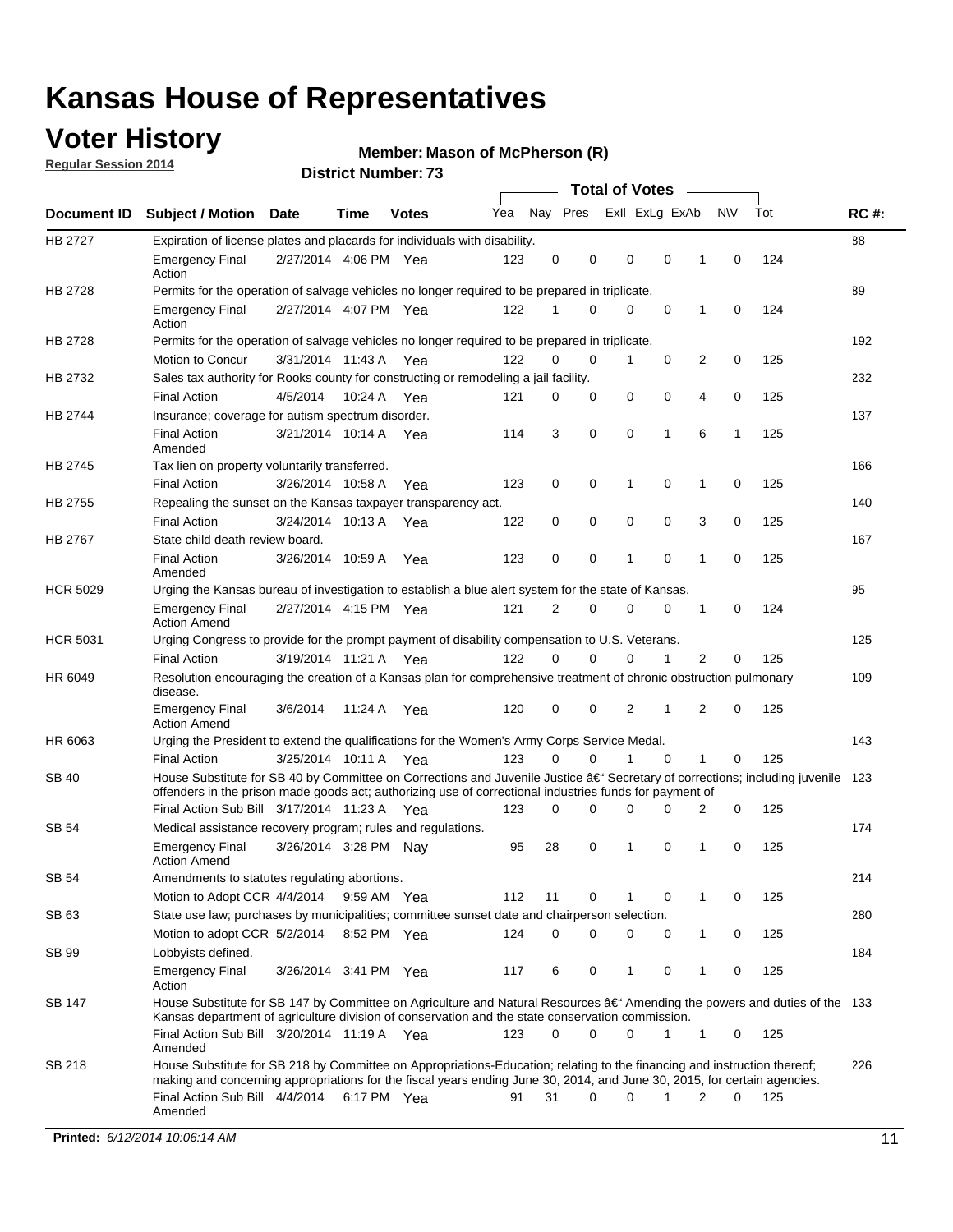#### **Voter History Regular Session 2014**

#### **Member: Mason of McPherson (R)**

|               |                                                                                                                                                                                                                                                                                                                                                                                                                                                                                                                                                                                                                                                                                                                                                                                                                   |                       |             |              |     |             |          | <b>Total of Votes</b>   |              |                |              |     |             |
|---------------|-------------------------------------------------------------------------------------------------------------------------------------------------------------------------------------------------------------------------------------------------------------------------------------------------------------------------------------------------------------------------------------------------------------------------------------------------------------------------------------------------------------------------------------------------------------------------------------------------------------------------------------------------------------------------------------------------------------------------------------------------------------------------------------------------------------------|-----------------------|-------------|--------------|-----|-------------|----------|-------------------------|--------------|----------------|--------------|-----|-------------|
|               | Document ID Subject / Motion Date                                                                                                                                                                                                                                                                                                                                                                                                                                                                                                                                                                                                                                                                                                                                                                                 |                       | Time        | <b>Votes</b> | Yea |             |          | Nay Pres Exll ExLg ExAb |              |                | <b>NV</b>    | Tot | <b>RC#:</b> |
| SB 218        | House Substitute for SB 218 by Committee on Appropriations-Education; relating to the financing and instruction thereof;                                                                                                                                                                                                                                                                                                                                                                                                                                                                                                                                                                                                                                                                                          |                       |             |              |     |             |          |                         |              |                |              |     | 237         |
|               | making and concerning appropriations for the fiscal years ending June 30, 2014, and June 30, 2015, for certain agencies.<br>Sub Motion to Adopt 4/6/2014                                                                                                                                                                                                                                                                                                                                                                                                                                                                                                                                                                                                                                                          |                       | 12:51 A Yea |              | 55  | 67          | 0        | $\Omega$                | $\Omega$     | 3              | 0            | 125 |             |
| SB 231        | <b>CCR</b><br>House Substitute for SB 231 †Concerning valuation and appeals; renaming the state court of tax appeals; timing of<br>decisions.                                                                                                                                                                                                                                                                                                                                                                                                                                                                                                                                                                                                                                                                     |                       |             |              |     |             |          |                         |              |                |              |     | 134         |
|               | Final Action Sub Bill 3/20/2014 11:21 A Yea<br>Amended                                                                                                                                                                                                                                                                                                                                                                                                                                                                                                                                                                                                                                                                                                                                                            |                       |             |              | 123 | 0           | 0        | $\mathbf 0$             | 1            | 1              | 0            | 125 |             |
| SB 231        | House Substitute for SB 231 - Concerning valuation and appeals; renaming the state court of tax appeals; timing of<br>decisions                                                                                                                                                                                                                                                                                                                                                                                                                                                                                                                                                                                                                                                                                   |                       |             |              |     |             |          |                         |              |                |              |     | 281         |
|               | Motion to Adopt CCR 5/2/2014                                                                                                                                                                                                                                                                                                                                                                                                                                                                                                                                                                                                                                                                                                                                                                                      |                       |             | 8:56 PM Yea  | 124 | 0           | 0        | $\Omega$                | 0            |                | 0            | 125 |             |
| SB 245        | House Substitute for SB 245 by Committee on Appropriations - Education funding; relating to mineral production; creating the 258<br>mineral production education fund, crediting 20% of remainder from oil and gas tax into such fund, moneys expended on<br>education; abolishing the oil and gas valuation depletion trust fund; allowing the counties to retain funds already in such<br>county's oil and gas valuation depletion trust fund; concerning school financing sources; proceeds from the tax levied by a<br>school district under authority of K.S.A. 2013 Supp. 72-6431, remitted to the state treasury to the credit of the state school<br>district finance fund not to the district's general fund; making and concerning appropriations for fiscal year 2017.<br>Motion to adopt CCR 5/1/2014 |                       |             | 5:06 PM Yea  | 88  | 37          | $\Omega$ | $\Omega$                | 0            | 0              | 0            | 125 |             |
|               |                                                                                                                                                                                                                                                                                                                                                                                                                                                                                                                                                                                                                                                                                                                                                                                                                   |                       |             |              |     |             |          |                         |              |                |              |     |             |
| <b>SB 248</b> | Victim notification prior to release of certain inmates.<br><b>Final Action</b>                                                                                                                                                                                                                                                                                                                                                                                                                                                                                                                                                                                                                                                                                                                                   |                       |             |              |     |             |          |                         |              |                |              |     | 119         |
|               |                                                                                                                                                                                                                                                                                                                                                                                                                                                                                                                                                                                                                                                                                                                                                                                                                   | 3/17/2014 11:18 A Yea |             |              | 122 | 0           | 0        | 0                       | 0            | 2              | $\mathbf{1}$ | 125 |             |
| SB 254        | Medical assistance recovery program; rules and regulations.                                                                                                                                                                                                                                                                                                                                                                                                                                                                                                                                                                                                                                                                                                                                                       |                       |             |              |     |             |          |                         |              |                |              |     | 179         |
|               | <b>Emergency Final</b><br>Action                                                                                                                                                                                                                                                                                                                                                                                                                                                                                                                                                                                                                                                                                                                                                                                  | 3/26/2014 3:34 PM Yea |             |              | 123 | $\mathbf 0$ | 0        | $\mathbf{1}$            | $\mathbf 0$  | $\mathbf{1}$   | 0            | 125 |             |
| SB 256        | Attorney general; costs in criminal appeals.                                                                                                                                                                                                                                                                                                                                                                                                                                                                                                                                                                                                                                                                                                                                                                      |                       |             |              |     |             |          |                         |              |                |              |     | 147         |
|               | <b>Final Action</b><br>Amended                                                                                                                                                                                                                                                                                                                                                                                                                                                                                                                                                                                                                                                                                                                                                                                    | 3/25/2014 10:16 A     |             | Yea          | 119 | 4           | 0        | 1                       | 0            | 1              | 0            | 125 |             |
| SB 256        | Amending the crime of mistreatment of a dependent adult; creating the crime of mistreatment of an elder person; amending<br>the crime of unlawful sexual relations; amending provisions relating to appearance bonds and surety regulation; amending<br>violations of the Kansas racketeer influenced and corrupt organization act; also concerning the attorney general, costs in<br>criminal appeals.                                                                                                                                                                                                                                                                                                                                                                                                           |                       |             |              |     |             |          |                         |              |                |              |     | 236         |
|               | Motion to Adopt CCR 4/5/2014 6:52 PM Yea                                                                                                                                                                                                                                                                                                                                                                                                                                                                                                                                                                                                                                                                                                                                                                          |                       |             |              | 118 | 4           | 0        | 0                       | 0            | 3              | 0            | 125 |             |
| SB 258        | Amending the juvenile statute of limitations to match adult time limitations for sex crimes.                                                                                                                                                                                                                                                                                                                                                                                                                                                                                                                                                                                                                                                                                                                      |                       |             |              |     |             |          |                         |              |                |              |     | 135         |
|               | <b>Final Action</b><br>Amended                                                                                                                                                                                                                                                                                                                                                                                                                                                                                                                                                                                                                                                                                                                                                                                    | 3/20/2014 11:21 A Yea |             |              | 123 | 0           | 0        | 0                       | 1            | 1              | 0            | 125 |             |
| SB 258        | Relating to issuance of certificates of birth resulting in stillbirth.                                                                                                                                                                                                                                                                                                                                                                                                                                                                                                                                                                                                                                                                                                                                            |                       |             |              |     |             |          |                         |              |                |              |     | 259         |
|               | Motion to Adopt CCR 5/1/2014 5:12 PM Yea                                                                                                                                                                                                                                                                                                                                                                                                                                                                                                                                                                                                                                                                                                                                                                          |                       |             |              | 121 | 4           | 0        | 0                       | 0            | 0              | 0            | 125 |             |
| SB 263        | Establishing the military funeral honors fund under the adjutant general's office.                                                                                                                                                                                                                                                                                                                                                                                                                                                                                                                                                                                                                                                                                                                                |                       |             |              |     |             |          |                         |              |                |              |     | 148         |
|               | <b>Final Action</b><br>Amended                                                                                                                                                                                                                                                                                                                                                                                                                                                                                                                                                                                                                                                                                                                                                                                    | 3/25/2014 10:17 A Yea |             |              | 123 | 0           | 0        | $\mathbf{1}$            | 0            | 1              | 0            | 125 |             |
| SB 263        | Veterans and military matters; military honors fund; death gratuity; disabled veterans preference, state jobs and contracts;<br>schools on military reservations, funding.                                                                                                                                                                                                                                                                                                                                                                                                                                                                                                                                                                                                                                        |                       |             |              |     |             |          |                         |              |                |              |     | 256         |
|               | Motion to adopt CCR 5/1/2014 4:47 PM Yea                                                                                                                                                                                                                                                                                                                                                                                                                                                                                                                                                                                                                                                                                                                                                                          |                       |             |              | 124 | 0           | 0        | 0                       | 0            | 0              | 1            | 125 |             |
| SB 265        | Income definition for Homestead Refund eligibility.                                                                                                                                                                                                                                                                                                                                                                                                                                                                                                                                                                                                                                                                                                                                                               |                       |             |              |     |             |          |                         |              |                |              |     | 113         |
|               | <b>Final Action</b><br>Amended                                                                                                                                                                                                                                                                                                                                                                                                                                                                                                                                                                                                                                                                                                                                                                                    | 3/13/2014 11:23 A Yea |             |              | 121 | 0           | 0        | 1                       | $\mathbf{1}$ | 2              | 0            | 125 |             |
| SB 265        | Definition of income for homestead refund and SAFESR eligibility; income tax credits for adoption expenses and expenses to 227<br>make dwelling or facility accessible to persons with a disability; income tax deductions, self-employment taxes, expenses<br>related to organ donations, net gain on the sale of certain livestock; withholding, non-resident pass-through entity income;<br>Kansas taxpayer transparency act, sunset; sales tax exemptions.                                                                                                                                                                                                                                                                                                                                                    |                       |             |              |     |             |          |                         |              |                |              |     |             |
|               | Motion to Adopt CCR 4/4/2014 6:29 PM Yea                                                                                                                                                                                                                                                                                                                                                                                                                                                                                                                                                                                                                                                                                                                                                                          |                       |             |              | 122 | 0           | 0        | 0                       | 1            | 2              | 0            | 125 |             |
| SB 266        | Mineral severance tax return file date.                                                                                                                                                                                                                                                                                                                                                                                                                                                                                                                                                                                                                                                                                                                                                                           |                       |             |              |     |             |          |                         |              |                |              |     | 114         |
|               | <b>Final Action</b><br>Amended                                                                                                                                                                                                                                                                                                                                                                                                                                                                                                                                                                                                                                                                                                                                                                                    | 3/13/2014 11:24 A     |             | Yea          | 121 | 0           | 0        | 1                       | 1            | $\overline{2}$ | 0            | 125 |             |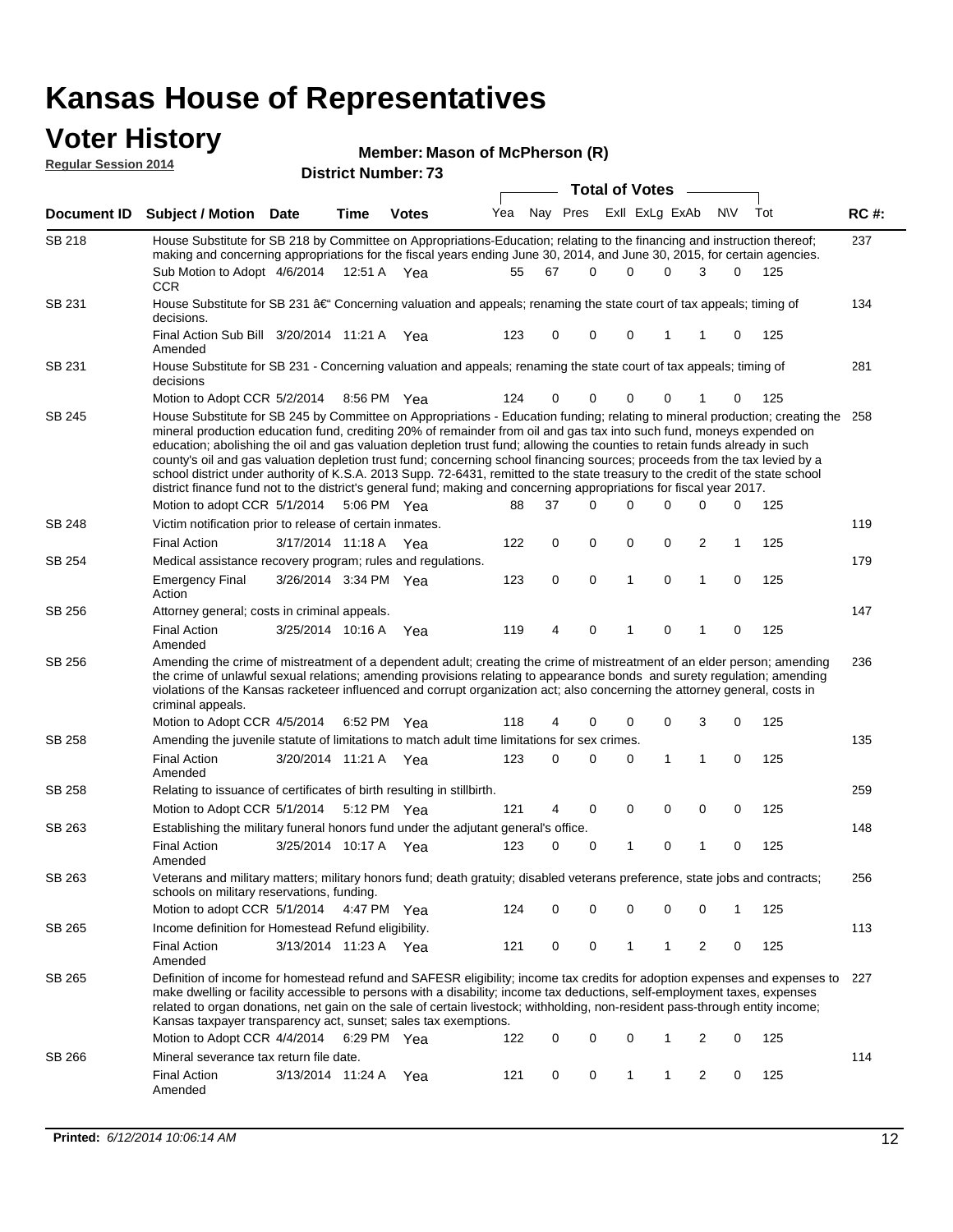### **Voter History**

**Regular Session 2014**

#### **Member: Mason of McPherson (R)**

| <b>District Number: 73</b> |
|----------------------------|
|                            |

|               |                                                                                                                                                                                                                                                                                |                       |             |                       |     |                |             | <b>Total of Votes</b> |                |             |              |   |     |             |
|---------------|--------------------------------------------------------------------------------------------------------------------------------------------------------------------------------------------------------------------------------------------------------------------------------|-----------------------|-------------|-----------------------|-----|----------------|-------------|-----------------------|----------------|-------------|--------------|---|-----|-------------|
|               | Document ID Subject / Motion Date                                                                                                                                                                                                                                              |                       | Time        | <b>Votes</b>          | Yea | Nay Pres       |             |                       | Exll ExLg ExAb |             | <b>NV</b>    |   | Tot | <b>RC#:</b> |
| SB 266        | Severance tax return and payment dates; sales tax authority for Rooks county; property tax exemptions for certain donations<br>of land to the state and for amateur-built aircraft; sales tax exemptions for surface mining equipment and certain charitable<br>organizations. |                       |             |                       |     |                |             |                       |                |             |              |   |     | 266         |
|               | Motion to Adopt CCR 5/2/2014                                                                                                                                                                                                                                                   |                       |             | 3:19 PM Yea           | 122 | 1              | 0           | $\mathbf 0$           |                |             |              | 0 | 125 |             |
| SB 267        | Insurance; excluding real estate from acceptable security deposits with the commissioner and requiring original handwritten<br>signatures on deposit forms.                                                                                                                    |                       |             |                       |     |                |             |                       |                |             |              |   |     | 144         |
|               | <b>Final Action</b>                                                                                                                                                                                                                                                            | 3/25/2014 10:12 A     |             | Yea                   | 123 | 0              | 0           | 1                     |                | 0           | 1            | 0 | 125 |             |
| SB 268        | Insurance; Risk-based capital requirements.                                                                                                                                                                                                                                    |                       |             |                       |     |                |             |                       |                |             |              |   |     | 145         |
|               | <b>Final Action</b>                                                                                                                                                                                                                                                            | 3/25/2014 10:13 A     |             | Yea                   | 123 | 0              | 0           | 1                     |                | 0           | $\mathbf{1}$ | 0 | 125 |             |
| SB 271        | Amending the Kansas medicaid fraud control act.                                                                                                                                                                                                                                |                       |             |                       |     |                |             |                       |                |             |              |   |     | 176         |
|               | <b>Emergency Final</b><br><b>Action Amend</b>                                                                                                                                                                                                                                  | 3/26/2014 3:30 PM Yea |             |                       | 123 | 0              | $\mathbf 0$ | 1                     |                | $\mathbf 0$ | 1            | 0 | 125 |             |
| SB 271        | Amending the Kansas medicaid fraud control act.                                                                                                                                                                                                                                |                       |             |                       |     |                |             |                       |                |             |              |   |     | 228         |
|               | Motion to Adopt CCR 4/4/2014                                                                                                                                                                                                                                                   |                       | 6:33 PM Yea |                       | 122 | 0              | 0           | $\mathbf 0$           |                | 1           | 2            | 0 | 125 |             |
| SB 272        | Eliminating the 3% limit on controlled shooting area acreage in a county.                                                                                                                                                                                                      |                       |             |                       |     |                |             |                       |                |             |              |   |     | 149         |
|               | <b>Final Action</b>                                                                                                                                                                                                                                                            | 3/25/2014 10:19 A Yea |             |                       | 123 | 0              | 0           | 1                     |                | 0           | 1            | 0 | 125 |             |
| SB 273        | House Substitute for SB 273 by Committee on Transportation †Commercial vehicles; regulation and registration thereof.                                                                                                                                                          |                       |             |                       |     |                |             |                       |                |             |              |   |     | 168         |
|               | Final Action Sub Bill 3/26/2014 11:00 A Yea<br>Amended                                                                                                                                                                                                                         |                       |             |                       | 122 | 1              | $\mathbf 0$ |                       | 1              | 0           | 1            | 0 | 125 |             |
| SB 273        | Regulation of commercial motor vehicles; exemption from rules and regulations of the Kansas corporation commission.                                                                                                                                                            |                       |             |                       |     |                |             |                       |                |             |              |   |     | 265         |
|               | Motion to Adopt CCR 5/2/2014                                                                                                                                                                                                                                                   |                       |             | $3:10 \text{ PM}$ Yea | 101 | 22             | $\mathbf 0$ |                       | 0              |             |              | 0 | 125 |             |
| SB 274        | Political action committees, legislative leadership.                                                                                                                                                                                                                           |                       |             |                       |     |                |             |                       |                |             |              |   |     | 169         |
|               | <b>Final Action</b><br>Amended                                                                                                                                                                                                                                                 | 3/26/2014 11:01 A Yea |             |                       | 108 | 15             | 0           | 1                     |                | 0           | 1            | 0 | 125 |             |
| SB 278        | Establishing the state board of veterinary examiners within the animal health division of the Kansas department of agriculture<br>for a two-year period.                                                                                                                       |                       |             |                       |     |                |             |                       |                |             |              |   |     | 127         |
|               | <b>Final Action</b>                                                                                                                                                                                                                                                            | 3/19/2014 11:24 A     |             | Yea                   | 122 | 0              | 0           | 0                     |                |             | 2            | 0 | 125 |             |
| SB 284        | Amending the Kansas 911 act.                                                                                                                                                                                                                                                   |                       |             |                       |     |                |             |                       |                |             |              |   |     | 124         |
|               | <b>Final Action</b>                                                                                                                                                                                                                                                            | 3/17/2014 11:24 A     |             | Yea                   | 121 | $\overline{2}$ | $\mathbf 0$ | $\mathbf 0$           |                | 0           | 2            | 0 | 125 |             |
| SB 285        | Optometrists; prohibition against limiting payment for covered services to insurance plan amounts.                                                                                                                                                                             |                       |             |                       |     |                |             |                       |                |             |              |   |     | 150         |
|               | <b>Final Action</b><br>Amended                                                                                                                                                                                                                                                 | 3/25/2014 10:20 A     |             | Yea                   | 123 | 0              | $\mathbf 0$ | 1                     |                | 0           | 1            | 0 | 125 |             |
| SB 286        | Extending sunset date on certain agriculture fees from July 1, 2015, to July 1, 2019.                                                                                                                                                                                          |                       |             |                       |     |                |             |                       |                |             |              |   |     | 151         |
|               | <b>Final Action</b><br>Amended                                                                                                                                                                                                                                                 | 3/25/2014 10:23 A Yea |             |                       | 76  | 47             | 0           | 1                     |                | 0           | 1            | 0 | 125 |             |
| SB 286        | Agriculture; extending sunset date on certain agriculture fees from July 1, 2015, to July 1, 2018; national day of the cowboy;<br>establishing the local food and farm task force.                                                                                             |                       |             |                       |     |                |             |                       |                |             |              |   |     | 264         |
|               | Motion to adopt CCR 5/2/2014                                                                                                                                                                                                                                                   |                       |             | 3:04 PM Yea           | 102 | 21             | 0           |                       | 0              | 1           | 1            | 0 | 125 |             |
| SB 306        | Modernizing certain insurance laws to allow use of additional investments.                                                                                                                                                                                                     |                       |             |                       |     |                |             |                       |                |             |              |   |     | 173         |
|               | <b>Emergency Final</b><br>Action                                                                                                                                                                                                                                               | 3/26/2014 3:26 PM Yea |             |                       | 123 | 0              | 0           |                       | 1              | 0           | 1            | 0 | 125 |             |
| SB 308        | Updating the Kansas no-call act.                                                                                                                                                                                                                                               |                       |             |                       |     |                |             |                       |                |             |              |   |     | 138         |
|               | <b>Final Action</b>                                                                                                                                                                                                                                                            | 3/21/2014 10:15 A     |             | Yea                   | 117 | 0              | 0           |                       | 0              | 1           | 6            | 1 | 125 |             |
| SB 309        | Health insurance coverage for qualified professional associations.                                                                                                                                                                                                             |                       |             |                       |     |                |             |                       |                |             |              |   |     | 182         |
|               | <b>Emergency Final</b><br>Action                                                                                                                                                                                                                                               | 3/26/2014 3:38 PM Yea |             |                       | 122 | 1              | 0           |                       | 1              | 0           | $\mathbf{1}$ | 0 | 125 |             |
| <b>SB 310</b> | Grand juries; crimes to consider; amendment of indictment.                                                                                                                                                                                                                     |                       |             |                       |     |                |             |                       |                |             |              |   |     | 180         |
|               | <b>Emergency Final</b><br>Action                                                                                                                                                                                                                                               | 3/26/2014 3:35 PM Yea |             |                       | 122 | 1              | 0           |                       | 1              | 0           | 1            | 0 | 125 |             |
| SB 311        | Increasing the noneconomic damages cap and changing rules related to expert evidence.                                                                                                                                                                                          |                       |             |                       |     |                |             |                       |                |             |              |   |     | 142         |
|               | <b>Final Action</b><br>Amended                                                                                                                                                                                                                                                 | 3/24/2014 10:17 A Yea |             |                       | 119 | 3              | 0           |                       | 0              | 0           | 3            | 0 | 125 |             |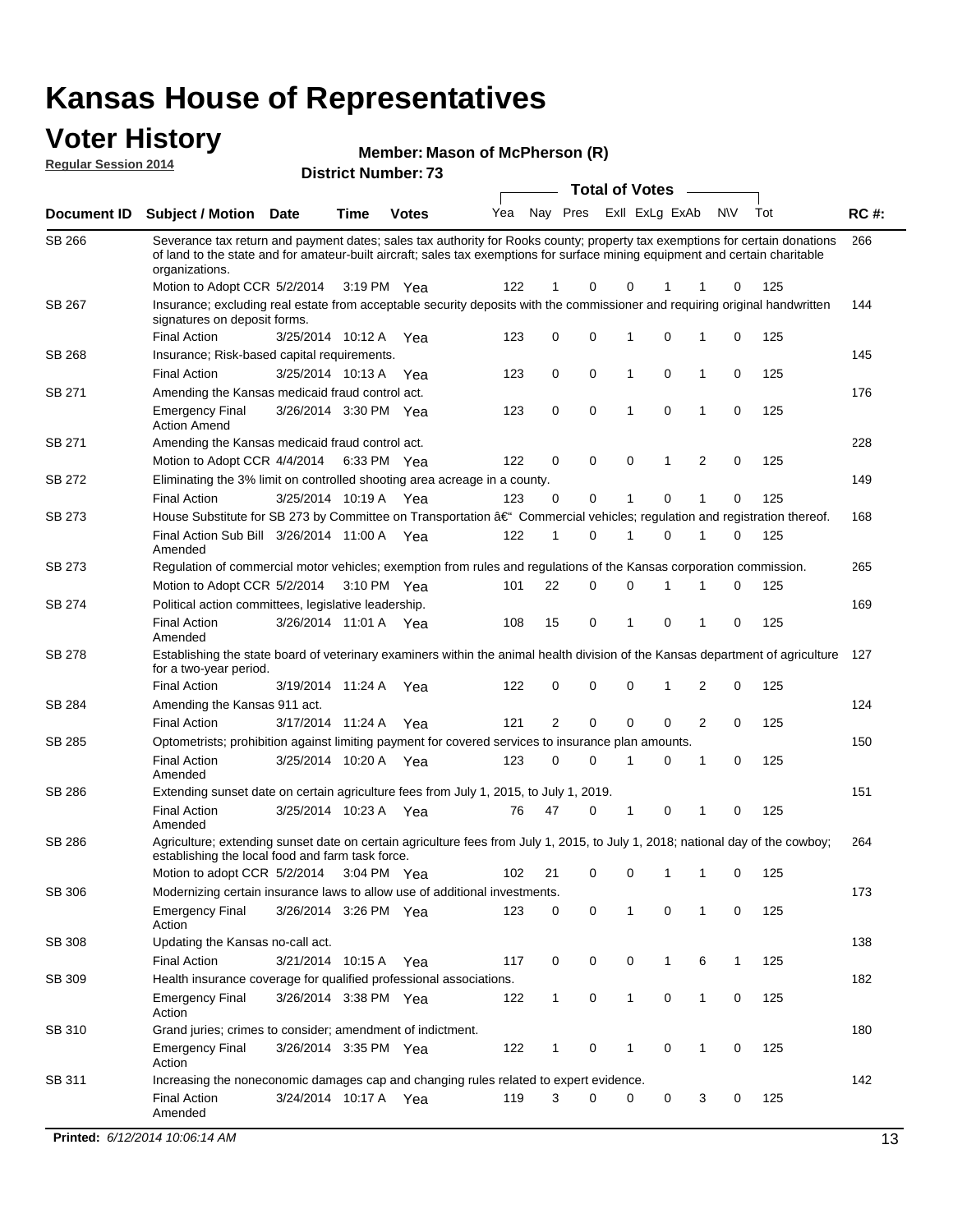### **Voter History**

**Regular Session 2014**

#### **Member: Mason of McPherson (R)**

|                    |                                                                                                                                                                    | <b>DISTING MAILINGLE</b> |             | <b>Total of Votes</b><br>$\sim$ |     |              |                |              |                |              |           |     |             |  |  |  |  |  |  |  |  |
|--------------------|--------------------------------------------------------------------------------------------------------------------------------------------------------------------|--------------------------|-------------|---------------------------------|-----|--------------|----------------|--------------|----------------|--------------|-----------|-----|-------------|--|--|--|--|--|--|--|--|
| <b>Document ID</b> | <b>Subject / Motion Date</b>                                                                                                                                       |                          | <b>Time</b> | <b>Votes</b>                    | Yea |              | Nay Pres       |              | Exll ExLg ExAb |              | <b>NV</b> | Tot | <b>RC#:</b> |  |  |  |  |  |  |  |  |
| SB 311             | Increasing the noneconomic damages cap, changing rules related to expert evidence and repealing statutes pertaining to<br>collateral source benefits.              |                          |             |                                 |     |              |                |              |                |              |           |     | 203         |  |  |  |  |  |  |  |  |
|                    | Motion to adopt CCR 4/3/2014 6:15 PM Yea                                                                                                                           |                          |             |                                 | 120 | 4            | 0              | 0            | $\mathbf 0$    | 1            | 0         | 125 |             |  |  |  |  |  |  |  |  |
| SB 321             | Return of premiums separate from notice of denial of coverage.                                                                                                     |                          |             |                                 |     |              |                |              |                |              |           |     | 146         |  |  |  |  |  |  |  |  |
|                    | <b>Final Action</b>                                                                                                                                                | 3/25/2014 10:15 A        |             | Yea                             | 123 | 0            | 0              | 1            | 0              | 1            | 0         | 125 |             |  |  |  |  |  |  |  |  |
| SB 329             | Clarifying court orders relating to parents in juvenile offender cases.                                                                                            |                          |             |                                 |     |              |                |              |                |              |           |     | 136         |  |  |  |  |  |  |  |  |
|                    | <b>Final Action</b><br>Amended                                                                                                                                     | 3/20/2014 11:23 A        |             | Yea                             | 123 | 0            | 0              | 0            | 1              | 1            | 0         | 125 |             |  |  |  |  |  |  |  |  |
| SB 329             | Clarifying court orders relating to parents in juvenile offender cases and changing the statute of limitations on certain juvenile<br>offenses.                    |                          |             |                                 |     |              |                |              |                |              |           |     | 242         |  |  |  |  |  |  |  |  |
|                    | Motion to adopt CCR 4/30/2014 3:23 PM Yea                                                                                                                          |                          |             |                                 | 122 | 1            | 0              | 1            | 1              | 0            | 0         | 125 |             |  |  |  |  |  |  |  |  |
| SB 344             | Special permits, oversized loads, transportation of hay or feed stuffs.                                                                                            |                          |             |                                 |     |              |                |              |                |              |           |     | 152         |  |  |  |  |  |  |  |  |
|                    | <b>Final Action</b><br>Amended                                                                                                                                     | 3/25/2014 10:24 A Yea    |             |                                 | 122 | $\mathbf{1}$ | 0              | 1            | $\mathbf 0$    | 1            | 0         | 125 |             |  |  |  |  |  |  |  |  |
| SB 349             | Boiler safety act; deputy inspectors.                                                                                                                              |                          |             |                                 |     |              |                |              |                |              |           |     | 128         |  |  |  |  |  |  |  |  |
|                    | <b>Final Action</b><br>Amended                                                                                                                                     | 3/19/2014 11:25 A        |             | Yea                             | 119 | 3            | 0              | 0            | 1              | 2            | 0         | 125 |             |  |  |  |  |  |  |  |  |
| SB 349             | Board of technical professions; recodification of professions and scope of practice, other; boiler safety act, deputy<br>inspectors.                               |                          |             |                                 |     |              |                |              |                |              |           |     | 215         |  |  |  |  |  |  |  |  |
|                    | Motion to Adopt CCR 4/4/2014                                                                                                                                       |                          | 10:02 A     | Yea                             | 112 | 11           | 0              | 1            | $\mathbf 0$    | 1            | 0         | 125 |             |  |  |  |  |  |  |  |  |
| SB 351             | Vehicle identification numbers; penalties; damages.                                                                                                                |                          |             |                                 |     |              |                |              |                |              |           |     | 153         |  |  |  |  |  |  |  |  |
|                    | <b>Final Action</b>                                                                                                                                                | 3/25/2014 10:25 A        |             | Yea                             | 123 | 0            | 0              | 1            | $\mathbf 0$    | 1            | 0         | 125 |             |  |  |  |  |  |  |  |  |
| SB 357             | Increasing the number of allowable hunter education deferrals.                                                                                                     |                          |             |                                 |     |              |                |              |                |              |           |     | 154         |  |  |  |  |  |  |  |  |
|                    | <b>Final Action</b><br>Amended                                                                                                                                     | 3/25/2014 10:26 A Yea    |             |                                 | 97  | 26           | 0              | 1            | $\mathbf 0$    | 1            | 0         | 125 |             |  |  |  |  |  |  |  |  |
| SB 357             | Authorizing land purchases by the state; amending process state uses to address seized wildlife; increasing the number of<br>allowable hunter education deferrals. |                          |             |                                 |     |              |                |              |                |              |           |     | 275         |  |  |  |  |  |  |  |  |
|                    | Motion to Adopt CCR 5/2/2014 7:53 PM Yea                                                                                                                           |                          |             |                                 | 113 | 11           | 0              | 0            | 0              | 1            | 0         | 125 |             |  |  |  |  |  |  |  |  |
| SB 359             | Relating to asbestos-related liability.                                                                                                                            |                          |             |                                 |     |              |                |              |                |              |           |     | 177         |  |  |  |  |  |  |  |  |
|                    | <b>Emergency Final</b><br>Action                                                                                                                                   | 3/26/2014 3:32 PM Yea    |             |                                 | 94  | 29           | 0              | 1            | 0              | 1            | 0         | 125 |             |  |  |  |  |  |  |  |  |
| SB 367             | Creating the student data privacy act.                                                                                                                             |                          |             |                                 |     |              |                |              |                |              |           |     | 186         |  |  |  |  |  |  |  |  |
|                    | <b>Emergency Final</b><br><b>Action Amend</b>                                                                                                                      | 3/26/2014 3:43 PM Yea    |             |                                 | 119 | 4            | 0              | 1            | $\mathbf 0$    | 1            | 0         | 125 |             |  |  |  |  |  |  |  |  |
| SB 367             | Creating the student data privacy act.                                                                                                                             |                          |             |                                 |     |              |                |              |                |              |           |     | 245         |  |  |  |  |  |  |  |  |
|                    | Motion to adopt CCR 4/30/2014 3:41 PM Yea                                                                                                                          |                          |             |                                 | 123 | 0            | 0              | 1            | 1              | $\mathbf 0$  | 0         | 125 |             |  |  |  |  |  |  |  |  |
| SB 371             | Amending employment security law regarding disposition of penalty funds and disclosure of confidential information.                                                |                          |             |                                 |     |              |                |              |                |              |           |     | 129         |  |  |  |  |  |  |  |  |
|                    | Final Action 3/19/2014 11:27 A Yea 90 32 0 0 1                                                                                                                     |                          |             |                                 |     |              |                |              |                |              |           |     |             |  |  |  |  |  |  |  |  |
| SB 372             | Amending the shared work unemployment compensation program; layoff aversion.                                                                                       |                          |             |                                 |     |              |                |              |                |              |           |     | 155         |  |  |  |  |  |  |  |  |
|                    | <b>Final Action</b>                                                                                                                                                | 3/25/2014 10:28 A Yea    |             |                                 | 123 | 0            | 0              | $\mathbf{1}$ | 0              | 1            | 0         | 125 |             |  |  |  |  |  |  |  |  |
| SB 402             | Amending statutes related to the Kansas criminal justice information system committee.                                                                             |                          |             |                                 |     |              |                |              |                |              |           |     | 178         |  |  |  |  |  |  |  |  |
|                    | <b>Emergency Final</b><br>Action                                                                                                                                   | 3/26/2014 3:33 PM Yea    |             |                                 | 123 | 0            | 0              | 1            | 0              | 1            | 0         | 125 |             |  |  |  |  |  |  |  |  |
| SB 423             | Authorizing Department of Administration to sell Landon and Eisenhower state office buildings.                                                                     |                          |             |                                 |     |              |                |              |                |              |           |     | 233         |  |  |  |  |  |  |  |  |
|                    | <b>Final Action</b><br>Amended                                                                                                                                     | 4/5/2014                 | 10:28 A Yea |                                 | 66  | 55           | 0              | 0            | 0              | 4            | 0         | 125 |             |  |  |  |  |  |  |  |  |
| SB 424             | Amending the statutory requirements for a valid hospital lien.                                                                                                     |                          |             |                                 |     |              |                |              |                |              |           |     | 183         |  |  |  |  |  |  |  |  |
|                    | <b>Emergency Final</b><br>Action                                                                                                                                   | 3/26/2014 3:39 PM Yea    |             |                                 | 115 | 8            | 0              | 1            | 0              | 1            | 0         | 125 |             |  |  |  |  |  |  |  |  |
| <b>SCR 1618</b>    | Substitute for SCR 1618 by Committee on Federal and State Affairs -- State constitutional amendment authorizing raffles.                                           |                          |             |                                 |     |              |                |              |                |              |           |     | 170         |  |  |  |  |  |  |  |  |
|                    | Final Action Sub Bill 3/26/2014 11:06 A Yea                                                                                                                        |                          |             |                                 | 102 | 19           | $\overline{2}$ | $\mathbf{1}$ | 0              | $\mathbf{1}$ | 0         | 125 |             |  |  |  |  |  |  |  |  |